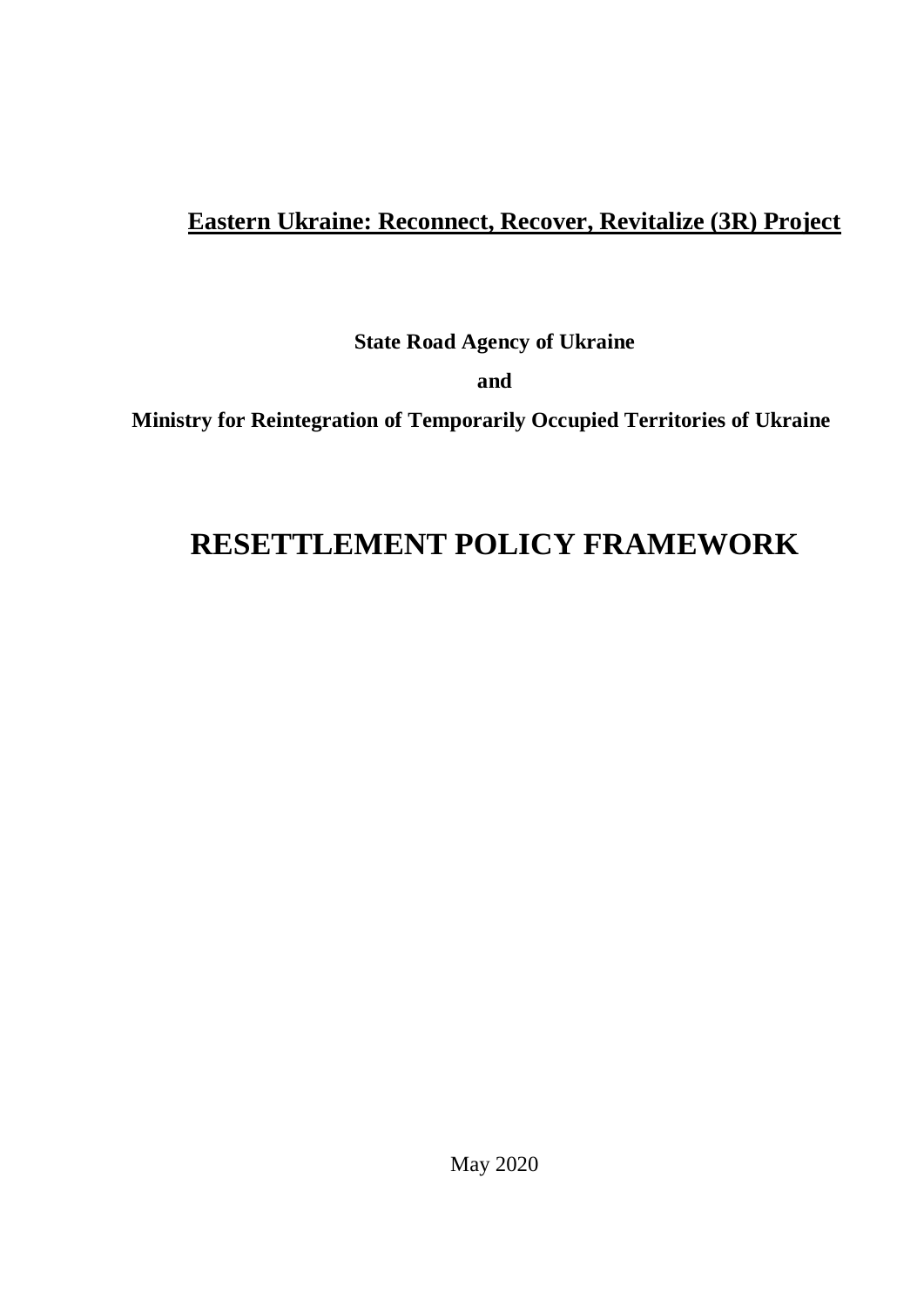# Abbreviations

| <b>RPF</b>   |                          | Resettlement policy framework                                 |
|--------------|--------------------------|---------------------------------------------------------------|
| <b>MRTOT</b> |                          | Ministry of Reintegration of Temporarily Occupied Territories |
| <b>IBRD</b>  |                          | International Bank for Reconstruction and development         |
| <b>ESS</b>   | $\sim$                   | Environmental social standard                                 |
| PAP          | $\sim$                   | Project affected person                                       |
| <b>RAP</b>   | $ \,$                    | Resettlement actions plan                                     |
| A-RAP        | $\sim$ $-$               | Abbreviated resettlement actions plan                         |
| <b>GRM</b>   | $\sim 10^{-10}$          | Grievance readdress mechanism                                 |
| PIU          | $\overline{\phantom{a}}$ | Project implementation unit                                   |
|              |                          |                                                               |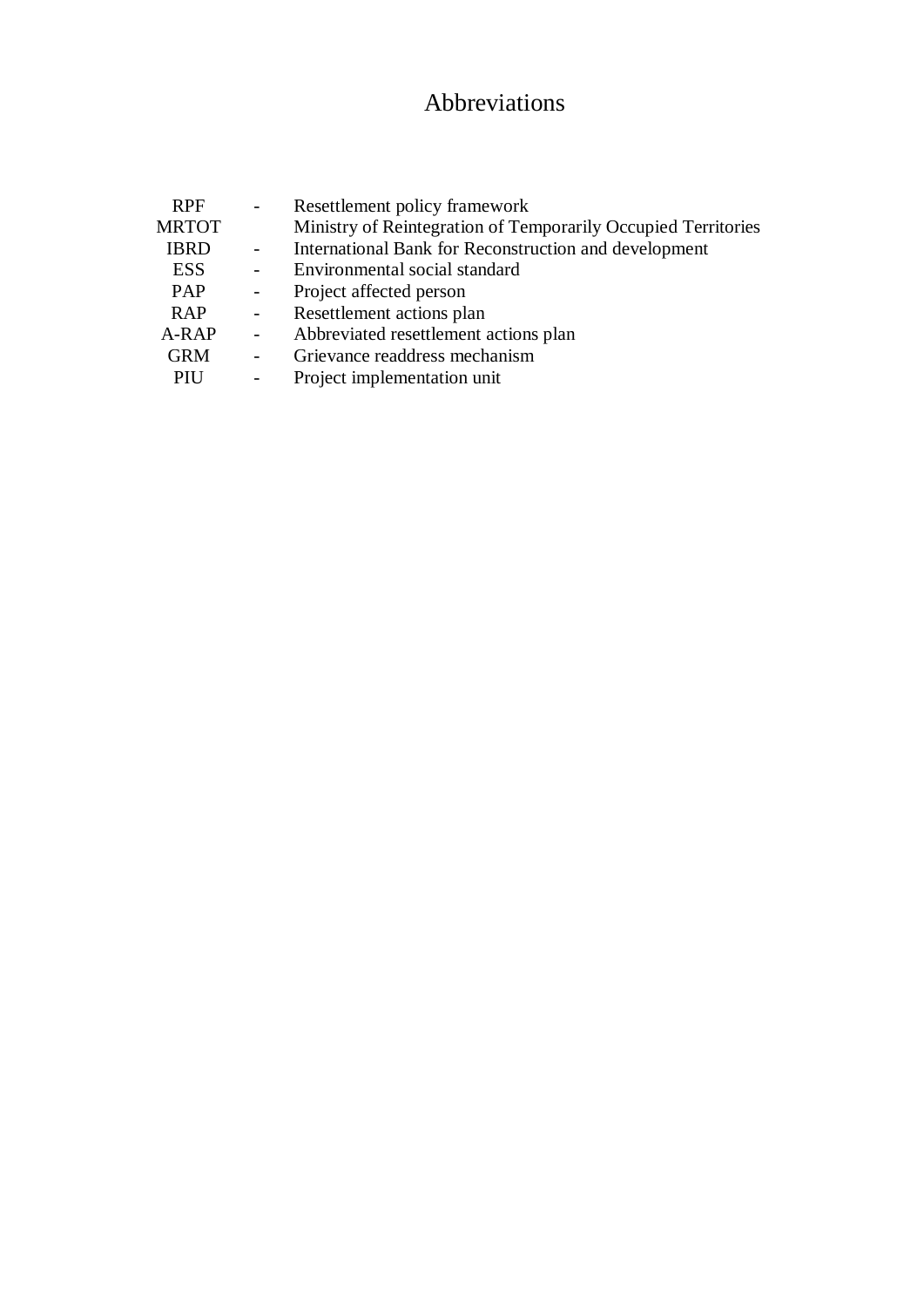| 8. Organisational arrangements for compensation procedure and responsibilities of each party 18 |  |
|-------------------------------------------------------------------------------------------------|--|
|                                                                                                 |  |
|                                                                                                 |  |
|                                                                                                 |  |
|                                                                                                 |  |
|                                                                                                 |  |
|                                                                                                 |  |
| 12. Measures to monitor land acquisition and compliance with Lenders requirements 23            |  |
|                                                                                                 |  |

# Content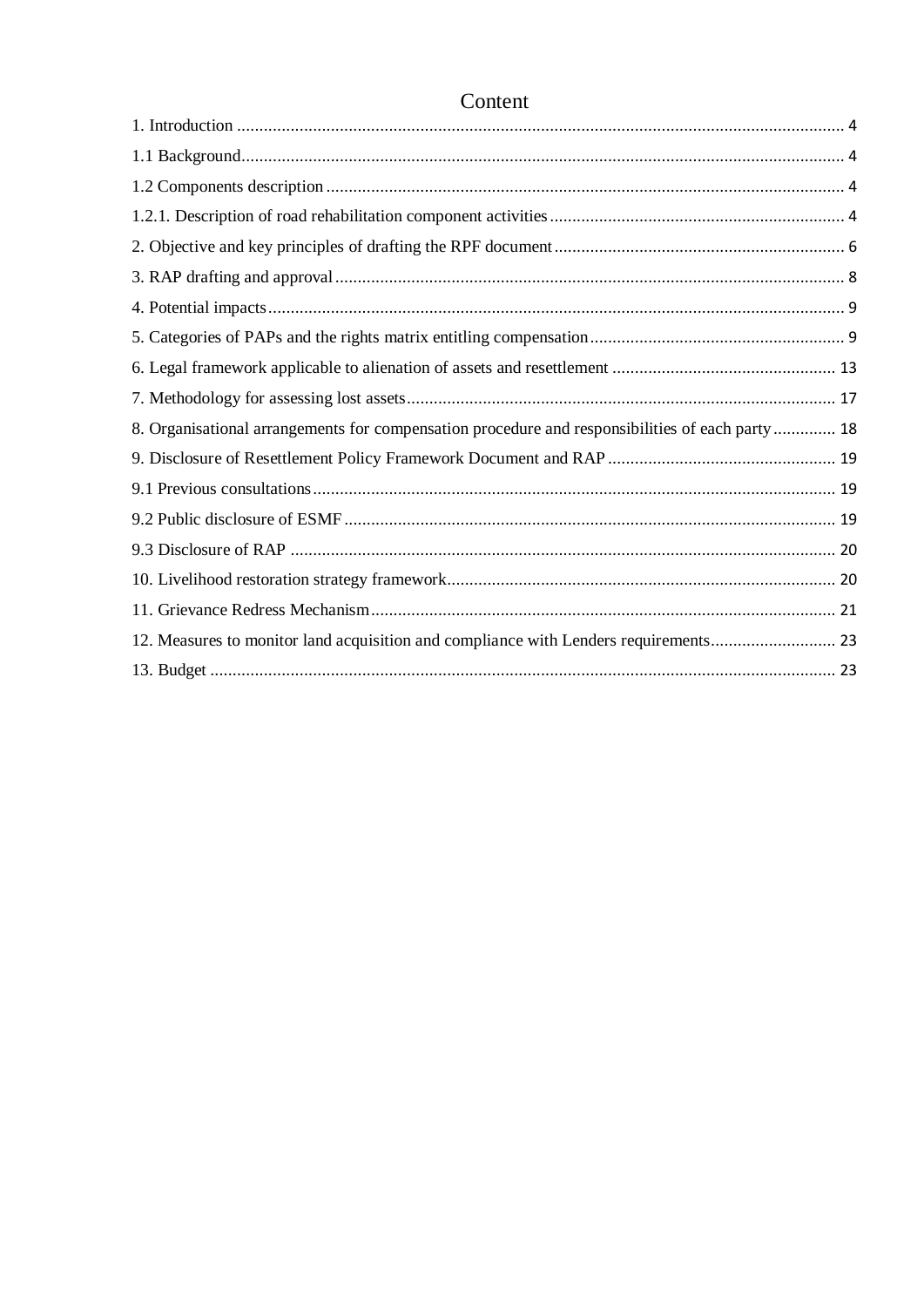# <span id="page-3-0"></span>1. Introduction

# <span id="page-3-1"></span>1.1 Background

The Government of Ukraine, through MRTOT and Ukravtodor will implement **Eastern Ukraine: Reconnect, Recover, Revitalize (3R) Project** (hereinafter - the Project) financed by the International Bank for Reconstruction and Development (hereinafter - IBRD). This Resettlement Policy Framework (RPF) will be implemented by the Ministry for Reintegration of Temporarily Occupied Territories and Internally Displaced Persons (MRTOT) and the State Agency of Automobile Roads of Ukraine (Ukravtodor). Luhansk regional administration and local government bodies in project affected areas (including Severodonetsk City, Starobilsk Rayon, Svatove Rayon, Troitske Rayon, Bilokurakyne Rayon) actively participated in the RPF's preparation.

# <span id="page-3-2"></span>1.2 Components description

# <span id="page-3-3"></span>1.2.1. Description of road rehabilitation component activities

The Component 1 envisages the rehabilitation of road sections estimated in Table 1.

| No.            | Name of road                       | Length, | Types of | Expected positive results         |
|----------------|------------------------------------|---------|----------|-----------------------------------|
|                |                                    | km      | works    |                                   |
| $\mathbf{1}$   | H-26 Chuhuiv – Milove (via         | 66      | Capital  | Enhanced speed, comfort, cost-    |
|                | Starobil's'k) km $136+000 - km$    |         | repair   | effectiveness of passenger and    |
|                | $202+000$                          |         |          | cargo transportation and road     |
|                |                                    |         |          | safety, access<br>public<br>to    |
|                |                                    |         |          | infrastructure, driver<br>for     |
|                |                                    |         |          | economic growth of<br>local       |
|                |                                    |         |          | communities                       |
| $\overline{2}$ | P-66 KPP "D'omino-                 | 51,6    | Capital  | Enhanced speed, comfort, cost-    |
|                | Oleksandrivka" – Svatove –         |         | repair   | effectiveness of passenger and    |
|                | Lysychans' $k$ – Luhans'k          |         |          | cargo transportation and road     |
|                | $km$ 93+400 - 145+075              |         |          | safety, access<br>public<br>to    |
|                |                                    |         |          | infrastructure,<br>driver<br>for  |
|                |                                    |         |          | economic growth of<br>local       |
|                |                                    |         |          | communities                       |
| 3              | T-13-02 KPP "Tanyushivka" $-$      | 45,4    | Capital  | Enhanced speed, comfort, cost-    |
|                | Starobil's' $k -$ Bahmut km 76+000 |         | repair   | effectiveness of passenger and    |
|                | $-$ km $121+400$                   |         |          | cargo transportation and road     |
|                |                                    |         |          | safety,<br>access<br>public<br>to |
|                |                                    |         |          | driver<br>infrastructure,<br>for  |
|                |                                    |         |          | economic growth of<br>local       |
|                |                                    |         |          | communities                       |
| Total          |                                    | 163     |          |                                   |

Тable 1. Estimate of the road sections which would be rehabilitated

Component 1 provides for the capital repair of local roads in Lugans`k oblast which would connect agricultural rayons of oblast with markets and crop storage facilities in urban settlements (Severodonetsk, Lyisichans`k, Svatove, etc). During conflict on the east of Ukraine, these road sections have been demolished by heavy military machinery and overweighed trucks. As a result,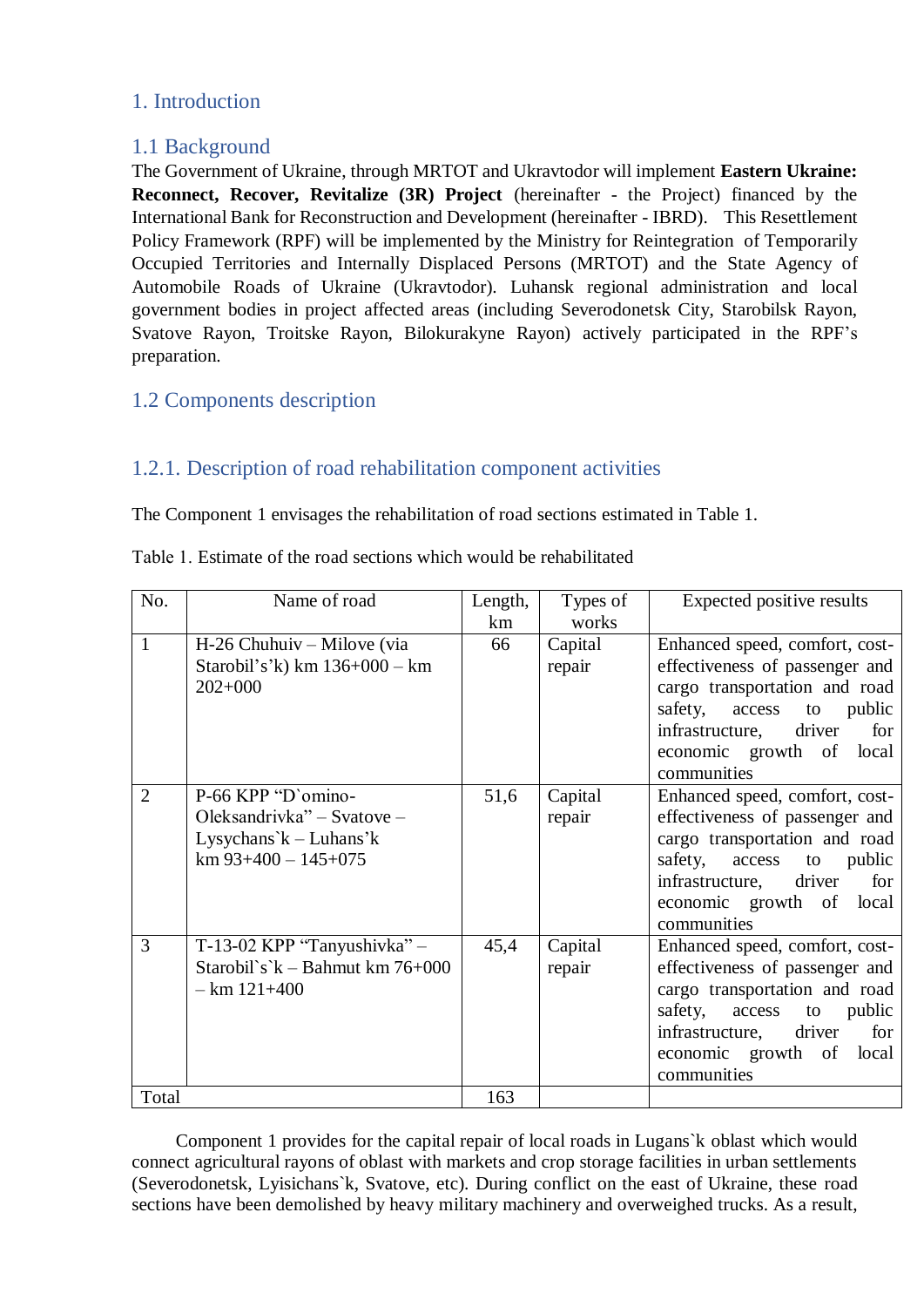current condition of these road sections extremely poor and need capital repair according to State standards. The capital repair of mentioned road sections will allow ensure adequate conditions for passenger and cargo transportation in the context of the substantial increase in passenger and goods traffic to other regions of Ukraine, logistic centers and seaports, located in the south part of Ukraine. Also, this Component will have a positive impact on the investment climate in the region. Due to the absence of a complete railway network in this area, these road corridors are still the main role for passengers and cargo mobility.

#### **Sub-project's background and discussion of alternatives**

The planned capital repair of mentioned road sections coincides with the existing alignment, therefore, no alternative routes are considered for the main road corridor. As of February 2020, the design documentation for the capital repair is being elaborated. When developing the design documentation, the designer will consider alternatives to some individual solutions, and the final version of the design will be disclosed for public consultations, as required by the applicable building codes.



Fig. 1 Layout plan of capital repair

### Sections which will be rehabilitated

### **Land acquisition status**

The land plots required for the capital repair of the specified sections are in permanent use of Luhans`k Road Service (i.e. publicly owned, and no private lands), which is confirmed by the existing acts for permanent use issued by the State Cadastre Authorities.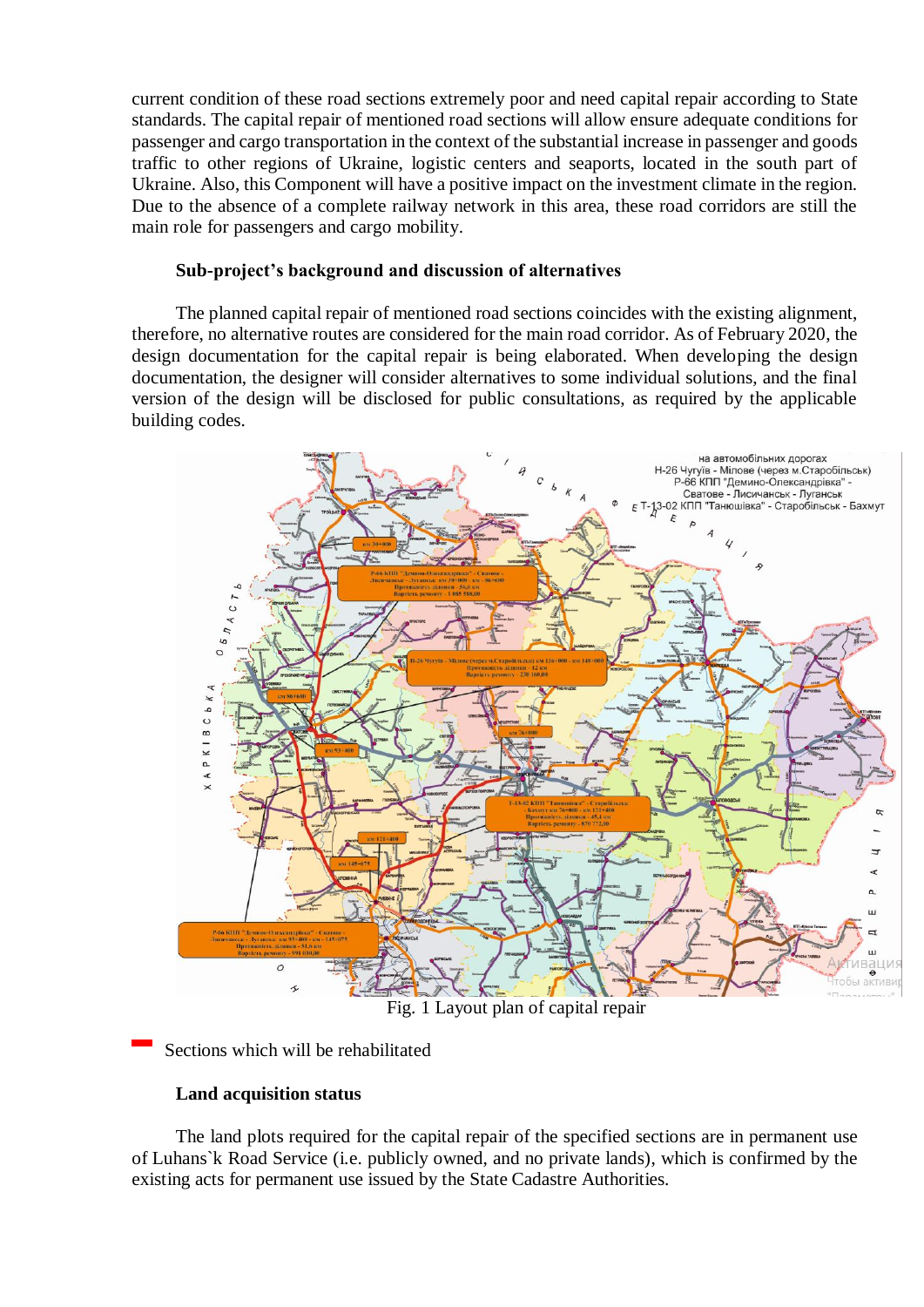It is expected that the capital repair works will not require land acquisition, though the implementation of some design solutions may cause (but unlikely) a need for minor additional land acquisition (or access restriction) in order to accommodate the elements of road infrastructure (traffic interchanges, acceleration / deceleration lanes, rest areas, etc.). In the event that following the approval of the design documentation by the state expert examination and the Cabinet of Ministers of Ukraine a need will arise for additional land acquisition, Ukravtodor will deliver the Resettlement Action Plan (or it's abbreviated version in case if the overall amount of PAPs will be less than 2002. Also, the land for temporary usage during construction period may be required for storage of materials. In addition, in the event that any livelihood impacts arise as a result of land acquisition or land access restriction, necessary principles of ESS5 will be followed to develop appropriate mitigation measures.

**Component 2: RECOVER - Agriculture Investments to Support Sector Recovery and Modernization.** Component 2 will complement the connectivity investments of Component 1 through select agricultural sub-projects that address some of the conflict's impacts on the agricultural sector in Luhansk GCAs, including loss of access to agricultural services, processing facilities, product testing and local urban markets, as well as limited technology and value chain to market support for the Oblast's many small producers. Agricultural investments will include: (a) an *Agriculture Logistics and Service Hub* in Starobilsk City, as the agricultural center of the region and including a grain/oil seed elevator; a small grain/oil seed quality testing facility; an office building for administration and business development support; an innovative online trading platform to link producers and traders; and an agricultural services support area; (b) a *Regional Agricultural Testing and Food Safety Laboratory* to address a critical gap following the loss of access to the agricultural product testing and food safety management services due to the conflict; and (c) *Agricultural cluster development* for small household-level producers. Community-based Cluster support will facilitate the transition from current subsistence production towards more organized and market-oriented production practices, including value-chain to market support to an estimated 5 to 10 clusters of 100 to 150 small household-level producers.

Implementation of Component 2 will be the responsibility of MRTOT, and application of this RPF to Component 2 will be overseen by MRTOT. It is unlikely that any activities under Component 2 will require land acquisition (or cause physical or economic displacement). The Project Operations Manual will also include criteria by which any sub-projects under Component 2 that may cause ESS5 impacts or risks will not be eligible for financing. Below description of the RPF therefore mainly covers possible impacts, risks, and applicable procedures and principles in the context of Component 1. If it is found during implementation that some activities under Component 2 result in loss of private land or non-land assets, the policies and procedures of this RPF will apply to mitigate such a loss.

### <span id="page-5-0"></span>2. Objective and key principles of drafting the RPF document

The RPF document takes into account the needs of project-affected persons and is drafted in accordance with the Environmental and Social Framework (ESF) and its social and environmental standards of IBRD  $(ESS5)^1$  and the Ukrainian legislation.

The RPF objective is to identify strategies, principles, institutional mechanisms, legislative framework and procedures for resettlement or acquisition of assets under the Project implementation, as well as to set forth the framework for the preparation of Resettlement Action Plans, should any be required in the course of the Project implementation.

1

<sup>1</sup> <http://pubdocs.worldbank.org/en/796881511809516397/ESS5-FactSheet-WB-ESF.pdf>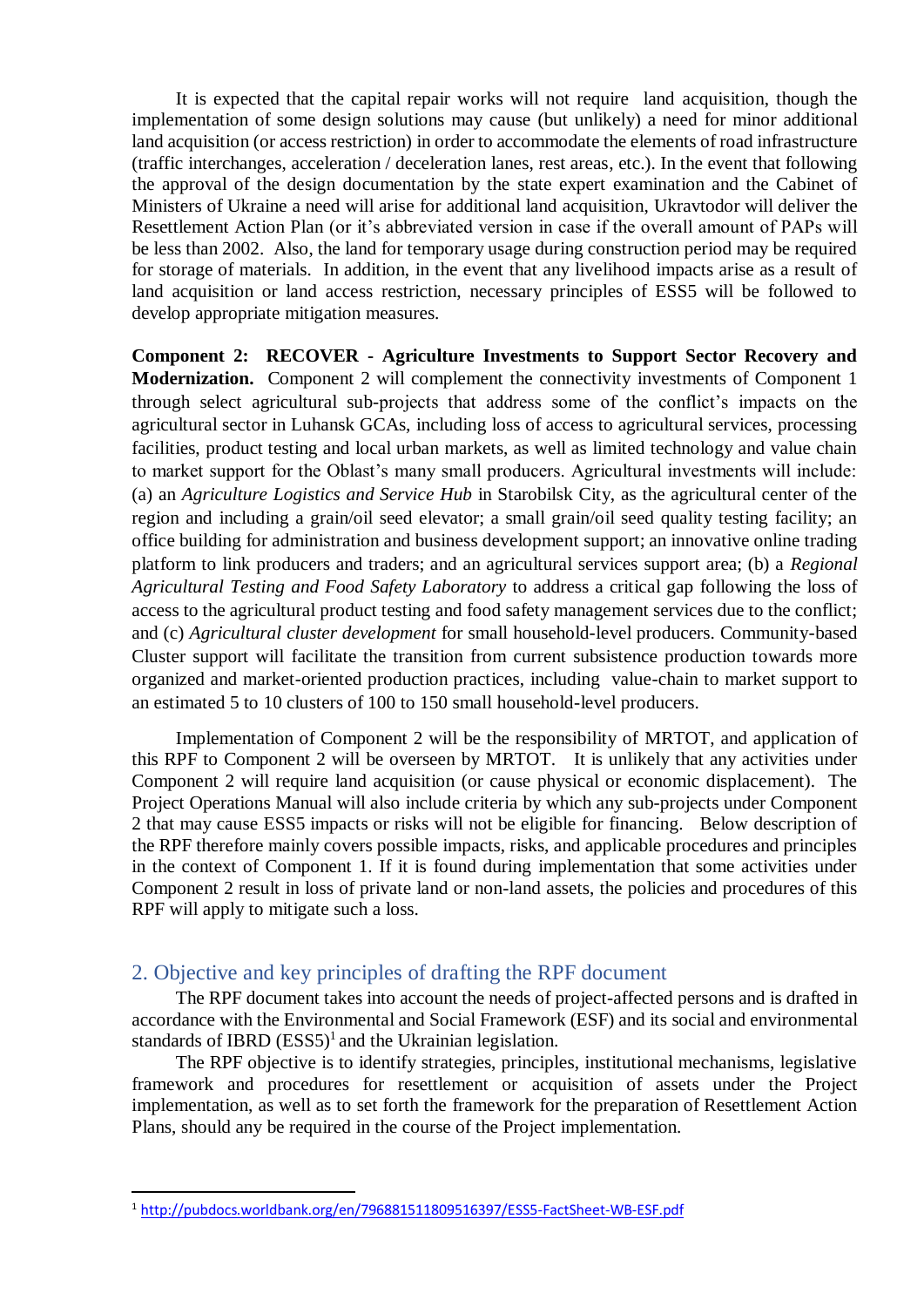This document was elaborated by Ukravtodor and MRTOT and can be updated if stakeholders raise viable suggestions, and depending on the project implementation. The final RPF version, upon IBRD approval, will be published on the official websites of the lender and Ukravtodor and in official information resources (if any) of the respective state rayon administrations on whose territories the Project will be implemented.

In accordance with the IBRD ESS5, Ukrainian legislation and best practices in implementing the resettlement process, when planning the resettlement process, implementing entities (Ukravtodor and MRTOT) will adhere to the following principles:

- (і) should a need be revealed for the acquisition of land plots or other privately owned assets, the Resettlement Action Plan will be delivered by implementing entities. The Resettlement Action Plan will be elaborated based on processes and procedures provided in this RPF in compliance with the requirements of IBRD ESS5 and national legislation, and will comprise a complete registry of the project-affected individuals, set the cut-off date<sup>2</sup> and include the comprehensive description of mitigation measures aimed at minimizing the adverse impacts of the Project.
- (іі) During project design elaboration, implementing entities and the design agency takes comprehensive measures to minimize the alienation of assets and the resettlement of individuals within the framework of the project implementation. This task achieved through optimizing design solutions and giving acquisition priority to the assets, avoiding impacts on private lands or assets wherever possible which are in state or communal ownership.
- (ііі) the preparation and implementation of Resettlement Action Plan will be carried out in a transparent manner and by involving the project-affected individuals through consultations and disclosing the related documents in publicly available sources.
- (iv) the main principle of the resettlement process will pursue saving of the living conditions of the PAPs at least to those levels existing prior to the start of the Project.
- (v) the PAPs will not incur any material losses when being paid compensation for expropriated assets, re-registering the respective rights in favour of the local authorities and during implementation of resettlement arrangements.
- (vi) the compensation for expropriated assets will be fully paid to the PAPs, with allowances made for the respective investments. Determination of the compensation amount will be carried out exclusively by licensed assessment entities based on the principles of replacement  $\cos^3$  in accordance with the procedures described in the RPF. The transaction and relocation costs will be evaluated by regional road services and will be added to full compensation package.

 $\ddot{\phantom{a}}$ 

 $2$  Cut-off date – the date on which the census for identification of the project-affected individuals is finished and disclosed to the public, and their eligibility for compensation is documented. In the event that the right to assets was acquired after the cut-off date had been set and publicly disclosed, such assets shall not be eligible for compensation. <sup>3</sup> Replacement cost" is defined as a method of valuation yielding compensation sufficient to replace assets, plus necessary transaction costs associated with asset replacement. Where functioning markets exist, replacement cost is the market value as established through independent and competent real estate valuation, plus transaction costs. Where functioning markets do not exist, replacement cost may be determined through alternative means, such as calculation of output value for land or productive assets, or the undepreciated value of replacement material and labour for construction of structures or other fixed assets, plus transaction costs. In all instances where physical displacement results in loss of shelter, replacement cost must at least be sufficient to enable purchase or construction of housing that meets acceptable minimum community standards of quality and safety.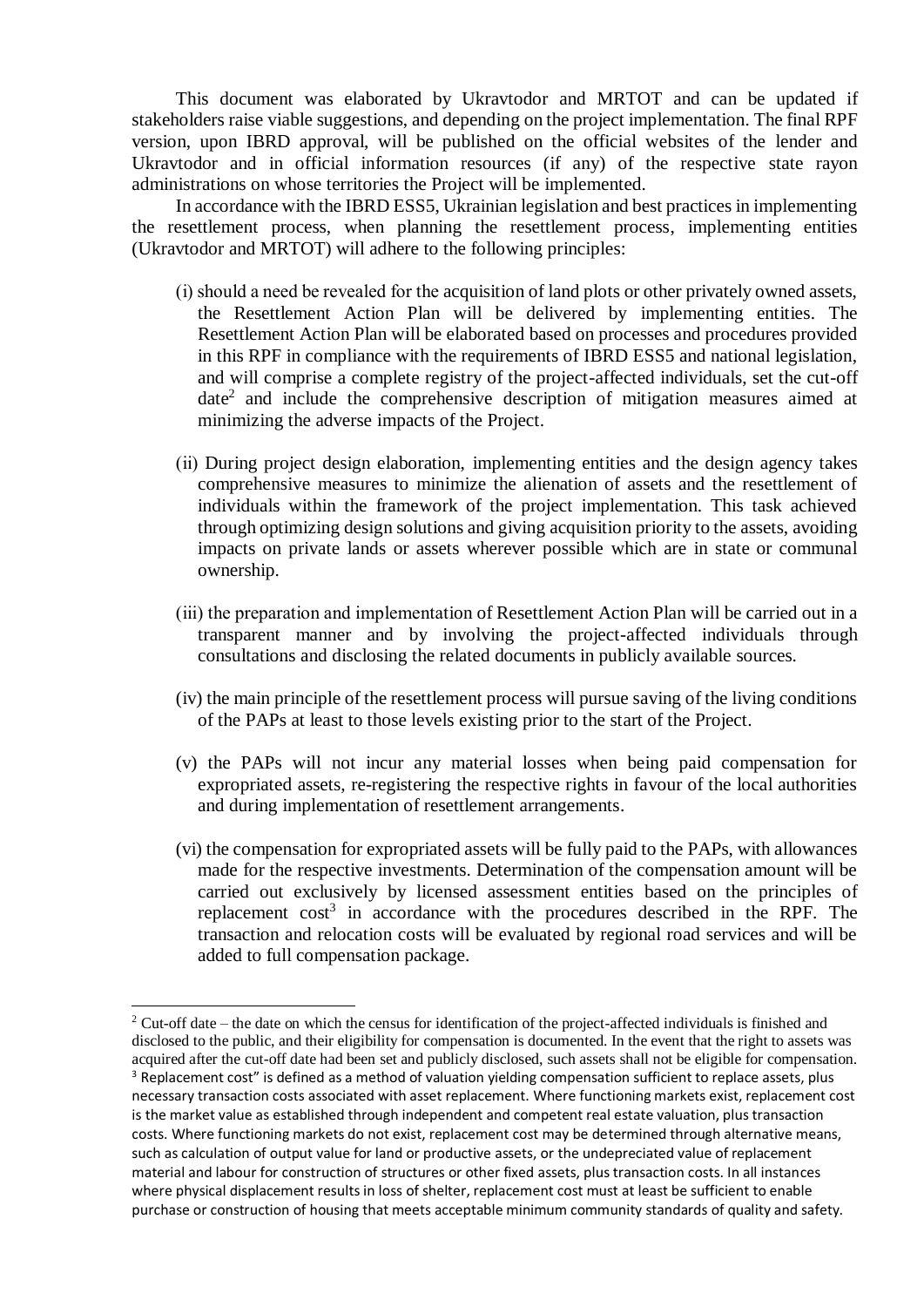- (vii) the provisions of this document extend to all PAPs, regardless of their number and the degree of impactas well as their legal status to the land affected by the project.
- (viii) when elaborating and implementing the RAP, particular attention will be paid to the needs of vulnerable groups, women and minorities, people who lives below the poverty line, ethnic minorities and displaced persons. The vulnerable PAP`s will be identified and their special needs will be assessed during RAP preparation.

### <span id="page-7-0"></span>3. RAP drafting and approval

Resettlement Action Plan will be elaborated following the approval of the design documentation by the state expert examination and the Cabinet of Ministers of Ukraine. For example, for Component 1 impacts, upon approval of design solutions, the Road Service in Luhansk oblast will involve certified land management agencies for staking of project boundaries and obtaining a detailed list of land plots and other assets falling within the capital repair area of the road and requiring acquisition, their type and the project-affected individuals, including asset owners, tenants and asset users.

The purpose of Resettlement Action Plan will be to verify the list of the project-affected individuals (including tenants and informal asset users), determine the type and amount of compensation for loss of assets or income sources in order to ensure preserving the living standards and income of all affected persons.

RAP will have the following structure:

- (i) General description of the Project for which a specific RAP applies, description of the objectives of RAP preparation
- (ii) Information on the potential impacts (both positive and negative) that were identified during RAP preparation

- a description of the impacts that will directly or indirectly affect the need for assets alienation;

- a description of the location of impacts;
- a description of the alternatives having been assessed to minimize the alienation of assets;
- (iii) Disclosure of the results of socio-economic research, which is a necessary procedure in RAP preparation

- a description of the census to record the PAPs, including the assets subjected to acquisition

- characteristics of the project-affected households, including employment, living standards, income level, economic and social activity of household members, access to social infrastructure, information on vulnerable groups.).

- (iv) A review of the Ukrainian legislation and Lender`s requirements regarding organisational arrangements guiding the acquisition of assets for public purpose;
- (v) Institutional framework. A review of the stakeholders involved in the Project implementation, including their responsibilities;
- (vi) Entitlement Matrix (eligibility). Identification of the groups that might be adversely affected by the project implementation and types of envisaged compensation and livelihood restoration measures.
- (vii) Description of the Methodology for assessing the loss of assets depending on the nature of losses;
- (viii) Description of resettlement measures that will be envisaged to provide appropriate assistance to ensure that the resettlement process is in line with IBRD requirements and standards;
- (ix) Description of the measures aimed at involving communities in RAP implementation, including a grievance mechanism;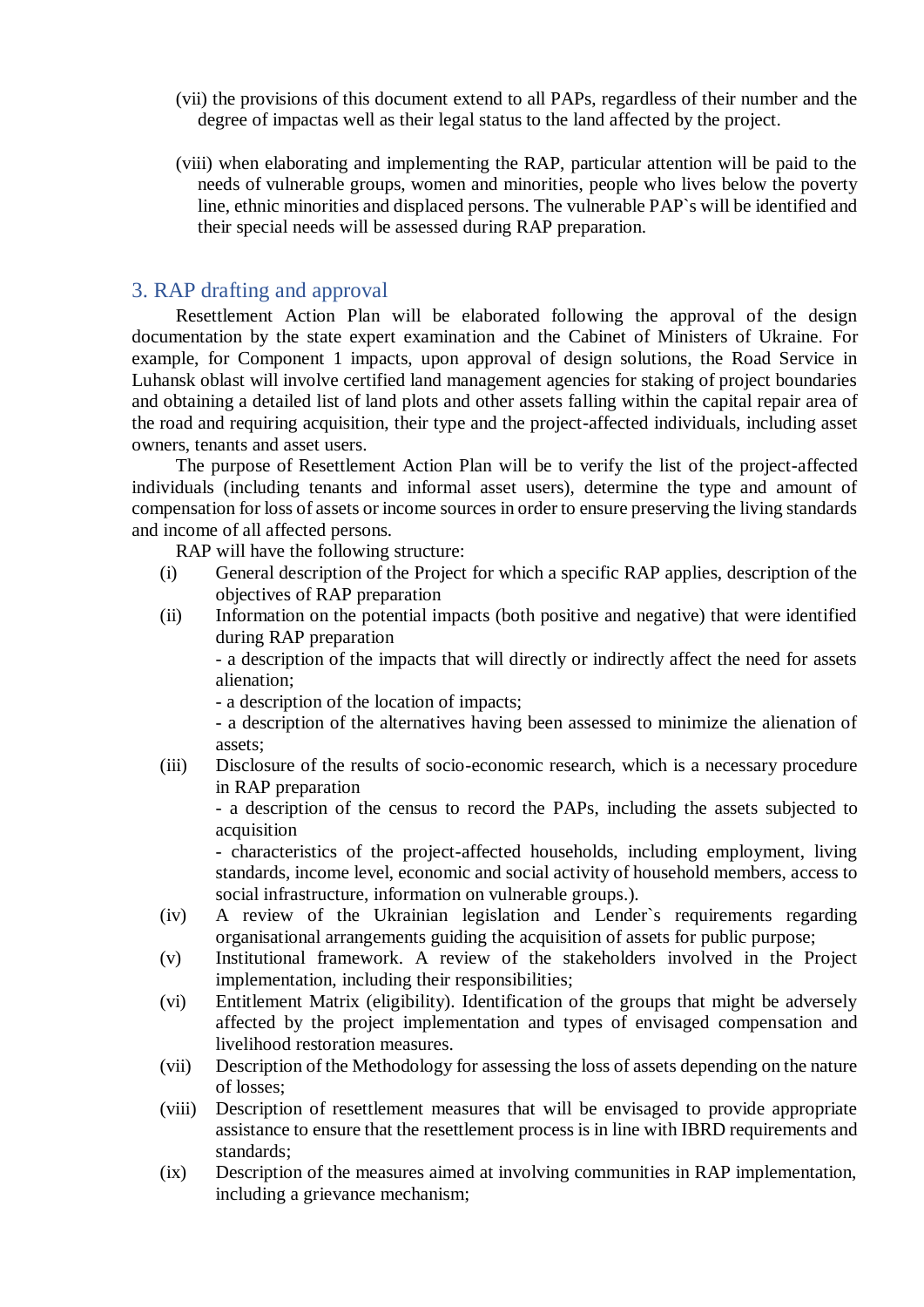- (x) Timetable for RAP implementation;
- (xi) Indicative budget;
- (xii) Arrangements for RAP implementation monitoring;

During RAP preparation the series of public consultations will be organized in localities where the project will have negative impact and resettlement issues. The information on conducting public consultations will be preliminarily disseminated in local mass media, local authorities and in public places. During consultations all interesting parties will be informed about purpose Project activities, purpose of the RAP and about its content in clear non-technical terms on language which will be available for stakeholders. The elaborated RAPs will be disclosed on Ukravtodor and road services official websites. The hard copies of RAP on will be available in each community which affected by the Project.

Upon IBRD approval, RAP will be published on the official websites of the Bank and Ukravtodor and MRTOT in Ukrainian and English.

## <span id="page-8-0"></span>4. Potential impacts

During preparation of this RPF some potential impacts were determined:

- Permanent loss of private agricultural and residential land and structures by persons who has a title deeds;
- Permanent loss of private agricultural and residential land and structures by persons who has no title deeds (informal users and squatters);
- Temporary loss of land;
- Loss of annual and perennial crops and trees;
- Loss of non-residential structures (fences, barns, sheds) and infrastructure (irrigation or other utilities).
- Loss of business structures (shops, places for trade along the road, workshops, fuel stations, tire-mounting stations, etc.)
- Loss of residential houses (physical displacement);
- Loss of sources of livelihood (economical displacement);
- Temporary or permanent loss of access to public infrastructure;
- Temporary or permanent loss of access to private land or structures;
- Temporary or permanent loss or limitation of access to business along the road;

The presence and intensity of this impacts for each road section which will be capital repaired under this project will be assessed during RAP preparation, where design documentation will be approved by Cabinet of Ministers of Ukraine and by the State expertise.

In case if impact will be identified, the mitigation measures will be taken according to the entitlement matrix (Chapter 4).

# <span id="page-8-1"></span>5. Categories of PAPs and the rights matrix entitling compensation

Eligible project-affected individuals may be classified as follows:

(і) persons who have formal legal rights to the land or fixed assets;

(іі) persons who do not have formal legal rights to land at the time of the census of project-affected individuals, but claim to it and declared accordingly, provided that such claims are recognized under the national law;

(ііі) persons who have the old type of land ownership documents and are not registered in the state land cadastre;

(iv) persons who do not have formal legal rights to the land or other assets, but use them;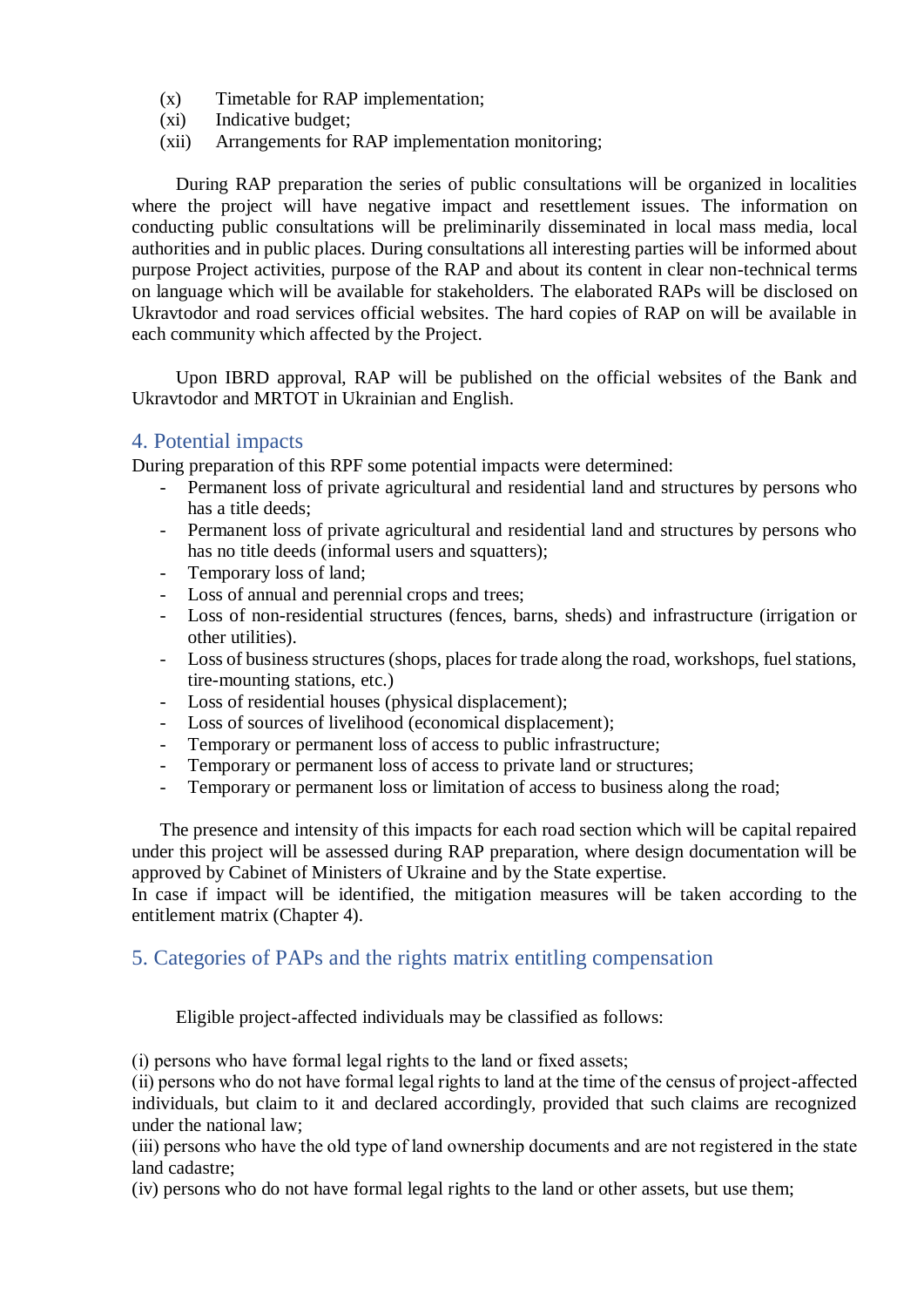The persons belonging to the first three categories (i), (ii) and (iii) will be paid compensation for the expropriated assets and, as necessary, will get assistance during resettlement. The persons belonging to the fourth category (iv) will get assistance during resettlement in lieu of compensation per Entitlement Matrix below. In the event that the representatives of all the above listed categories grow agricultural crops on the land plots required to be expropriated for the purposes of the Project, such persons will be given the opportunity to harvest standing crops or otherwise receive the respective compensation. In case if informal users of residential assets need to be resettled, the adequate alternative housing with security of tenure will be provided.

A comprehensive Entitlement matrix for compensation is presented in Table 2

| Type of impact                                            | Category of PAP                                            | Type of compensation                                                                                                                                                                                                                                                                                                                                                                                                                                                                                                                     |  |
|-----------------------------------------------------------|------------------------------------------------------------|------------------------------------------------------------------------------------------------------------------------------------------------------------------------------------------------------------------------------------------------------------------------------------------------------------------------------------------------------------------------------------------------------------------------------------------------------------------------------------------------------------------------------------------|--|
| Permanent losses                                          |                                                            |                                                                                                                                                                                                                                                                                                                                                                                                                                                                                                                                          |  |
| Permanent loss of<br>agricultural and<br>residential land | Owner of land                                              | Monetary compensation for loss of land,<br>the market<br>value<br>of land<br>which<br>is<br>(all<br>administrative charges for lots division and title<br>fees are covered by project costs)<br>Land-for-land compensation, equivalent in<br>area and fertile characteristics (if suitable land is<br>available).<br>In case where the part of land plot will be<br>acquired and the rest of land plot can not be used<br>rationally according to land purpose, upon request<br>of land owner, whole land plot should to be              |  |
|                                                           | Formal users (tenant) of<br>land<br>Informal users of land | acquired;<br>The tenants will be preliminarily notified<br>(1 agricultural season before acquisition) of the<br>project implementation to avoid loss of harvest or<br>modernization losses and leasing payments for<br>acquired land. The lease agreements will be<br>amended in accordance with the law to indicate the<br>land areas to be expropriated for the purposes of<br>the project.<br>The user will be given an opportunity to<br>harvest the crop or compensation for the crop will<br>be provided at full replacement cost. |  |
|                                                           |                                                            | to identify<br>Assistance<br>replacement<br>land/resources for use prior to land entry.<br>The informal users will be given an<br>opportunity to harvest the crop or compensation<br>for the crop will be provided at full replacement<br>cost.                                                                                                                                                                                                                                                                                          |  |
| Permanent loss of<br>structures or residential<br>houses  | owner of structures or<br>residential house                | Monetary compensation for loss<br>of<br>immovable structures at full replacement cost<br>including all adjacent facilities (fruit trees,<br>outbuildings, etc.);<br>Compensation by providing a house to<br>replace the affected house, at least equivalent in<br>size and current status, including residential land at<br>least equivalent to the advantages of the land taken<br>(if suitable building is available).<br>Assistance to move;                                                                                          |  |

Тable 3. Entitlement Matrix.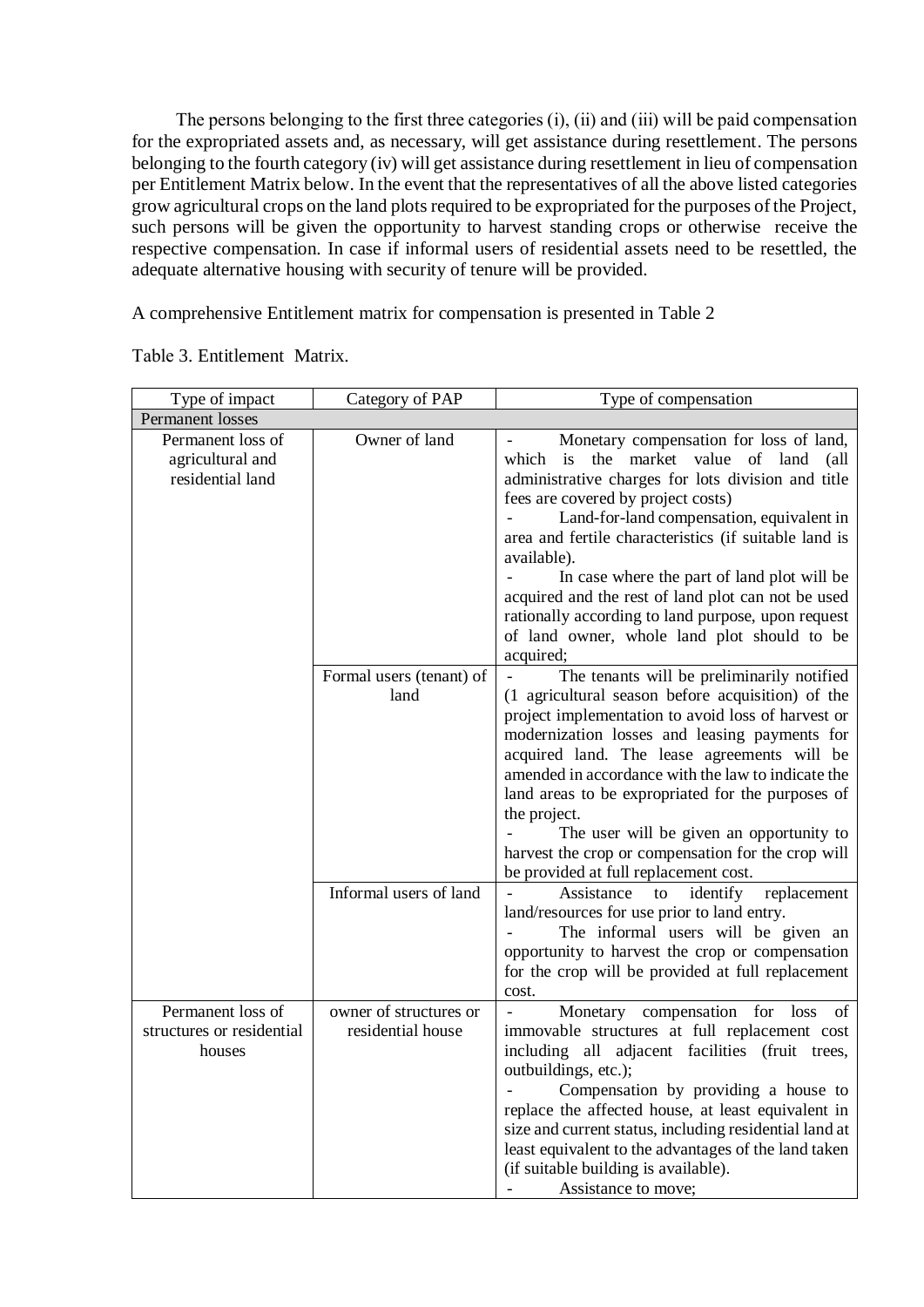|                                                   | Formal user (tenant) of<br>land                                                                                                                  | If no reasonable alternative access can be<br>provided and a owner of structures and residential<br>land will permanently lose the access to the social<br>infrastructure (access to the road, to the communal<br>facilities, to the municipal infrastructure, etc) the<br>owner will be resettled or his assets will be<br>acquired.<br>Depreciation will not be taken into account<br>as part of the compensation, and salvage materials<br>will be handed over to owners.<br>Information about the acquisition of the<br>house at least six months in advance of demolition<br>to enable the tenant to find other accommodation<br>Assistance to move;                                                                                                                                             |
|---------------------------------------------------|--------------------------------------------------------------------------------------------------------------------------------------------------|-------------------------------------------------------------------------------------------------------------------------------------------------------------------------------------------------------------------------------------------------------------------------------------------------------------------------------------------------------------------------------------------------------------------------------------------------------------------------------------------------------------------------------------------------------------------------------------------------------------------------------------------------------------------------------------------------------------------------------------------------------------------------------------------------------|
|                                                   | Informal users of<br>structures                                                                                                                  | In case if people occupied the land and<br>structures prior of the<br>cut-off<br>date,<br>the<br>compensation will cover structures loses and<br>expenses for land improvement at full replacement<br>cost. In addition, resettlement assistance will be<br>provided.<br>In case if informal users of residential<br>assets need to be resettled, the adequate alternative<br>housing with security of tenure will be provided                                                                                                                                                                                                                                                                                                                                                                        |
| Loss of one-year crop<br>Loss of perennial plants | Land owner, land user,<br>informal user                                                                                                          | The crop owners will be given a possibility<br>to harvest. When conducting public consultations<br>in the RAP preparation stage, the owners will be<br>notified of the planned activity and recommended<br>to abandon sowing of the land plots required for<br>the project needs.<br>In case when the opportunity to harvest the<br>crop was not ensured, the crop owners will be paid<br>compensation at full replacement cost. The<br>methodology of calculating the compensation for<br>lost crop will be presented in RAP. In case when<br>owners of the crop were notified about civil works<br>in advance but planted the crop, the compensation<br>for crop loses will not provided.<br>The owners will be paid compensation for loss of<br>perennial plants at full replacement cost based on |
|                                                   |                                                                                                                                                  | their age and value, including the costs for the<br>restoration of plantings. The methodology of<br>calculating the compensation for lost perennial<br>plants will be presented in RAP.                                                                                                                                                                                                                                                                                                                                                                                                                                                                                                                                                                                                               |
| Loss of non-residential<br>structures             | of<br>Owner<br>non-<br>residential structure<br>and infrastructure<br>(which could be the<br>landowner or<br>formal or informal user<br>of land) | Cash compensation at full replacement cost                                                                                                                                                                                                                                                                                                                                                                                                                                                                                                                                                                                                                                                                                                                                                            |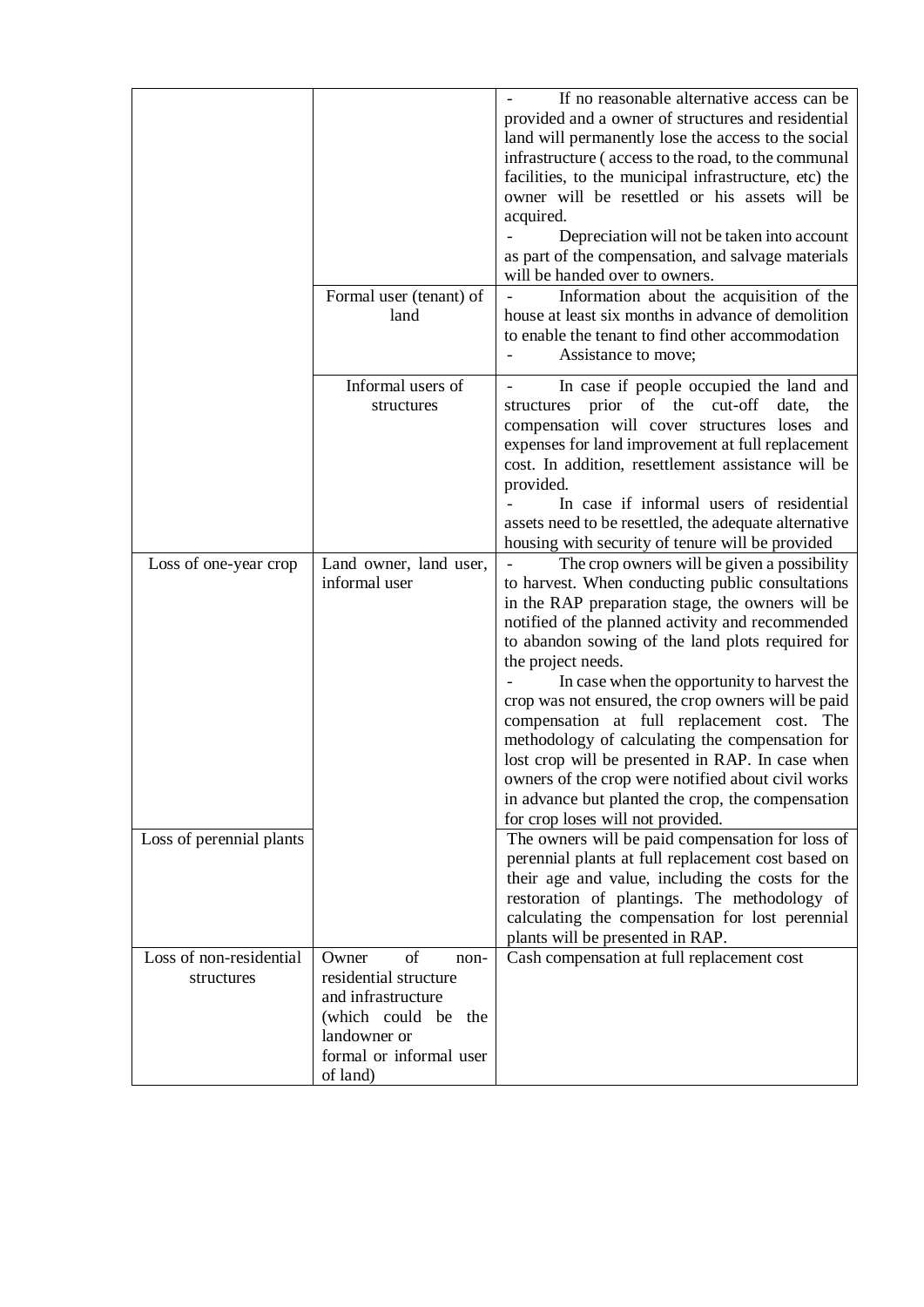| of<br>Loss<br>business<br>(shops,<br>structures<br>places for trade along<br>the road, workshops,<br>fuel<br>stations,<br>tire-<br>mounting<br>stations,<br>$etc.$ ) | of<br>business<br>Owners<br>structures                  | Cash compensation at full replacement<br>cost or replacement of business structure.<br>The owners of business will be notified in<br>advance (no later than 6 months before acquisition)<br>for ensuring the opportunity to find a new location<br>for business.                                                                                                                                                                                                                                                                       |
|----------------------------------------------------------------------------------------------------------------------------------------------------------------------|---------------------------------------------------------|----------------------------------------------------------------------------------------------------------------------------------------------------------------------------------------------------------------------------------------------------------------------------------------------------------------------------------------------------------------------------------------------------------------------------------------------------------------------------------------------------------------------------------------|
|                                                                                                                                                                      | of<br>business<br>Tenants<br>structure                  | Information about the acquisition of the business<br>structure at least six months in advance of<br>demolition to enable the tenant to find other<br>premises<br>The tennant of structure for business will<br>be notified in advance (no later than 6 months<br>before acquisition) for ensuring the opportunity to<br>find a new location for business.                                                                                                                                                                              |
|                                                                                                                                                                      | Informal<br>business<br>structures along the road       | The users will be offered a mechanism for<br>the use of land plots to do business legally in other<br>territories, agreeable to them. If necessary, in line<br>with lenders requirements, assistance will be<br>provided for business relocation. These users will<br>be able to get an assistance for removal to the other<br>place<br>The owner of informal structure for<br>business will be notified in advance (no later than<br>6 months before acquisition) for ensuring the<br>opportunity to find a new location for business |
| Public administrations                                                                                                                                               | of<br>Lands<br>state<br><b>or</b><br>municipal property | The land will be transferred to the permanent use<br>of Road Services without any compensation                                                                                                                                                                                                                                                                                                                                                                                                                                         |
| Temporary loses                                                                                                                                                      |                                                         |                                                                                                                                                                                                                                                                                                                                                                                                                                                                                                                                        |
| Temporary loss of land                                                                                                                                               | Owner                                                   | Cash compensation at full replacement<br>cost for the right to use land under contract, for the<br>land use period;<br>Reinstatement of land after use.<br>The crop owners will be notified in<br>advance will be given a possibility to harvest.                                                                                                                                                                                                                                                                                      |
|                                                                                                                                                                      | Tenant                                                  | The user will begiven an opportunity to<br>harvest the crop. In other case the compensation for<br>the crop will be provided.<br>Assistance<br>identify<br>replacement<br>to<br>land/resources for use prior to land entry.                                                                                                                                                                                                                                                                                                            |
|                                                                                                                                                                      | Informal user                                           | Assistance<br>identify<br>replacement<br>to<br>land/resources for use prior to land entry.                                                                                                                                                                                                                                                                                                                                                                                                                                             |
| Temporary<br><b>or</b><br>of<br>loss<br>permanent<br>public<br>access<br>to<br>infrastructure<br>(hayfields,<br>pastures,<br>recreation areas, etc.)                 |                                                         | Creating alternative access routes to these facilities                                                                                                                                                                                                                                                                                                                                                                                                                                                                                 |
| Loss of livelihood                                                                                                                                                   | Local population, local<br>business                     | The livelihood restoration measures will be taken<br>according IBRD requirements to the preproject<br>level. In case if loss of livelihood will be identified<br>during RAP preparation, the restoration action plan<br>will be developed according to the livelihood                                                                                                                                                                                                                                                                  |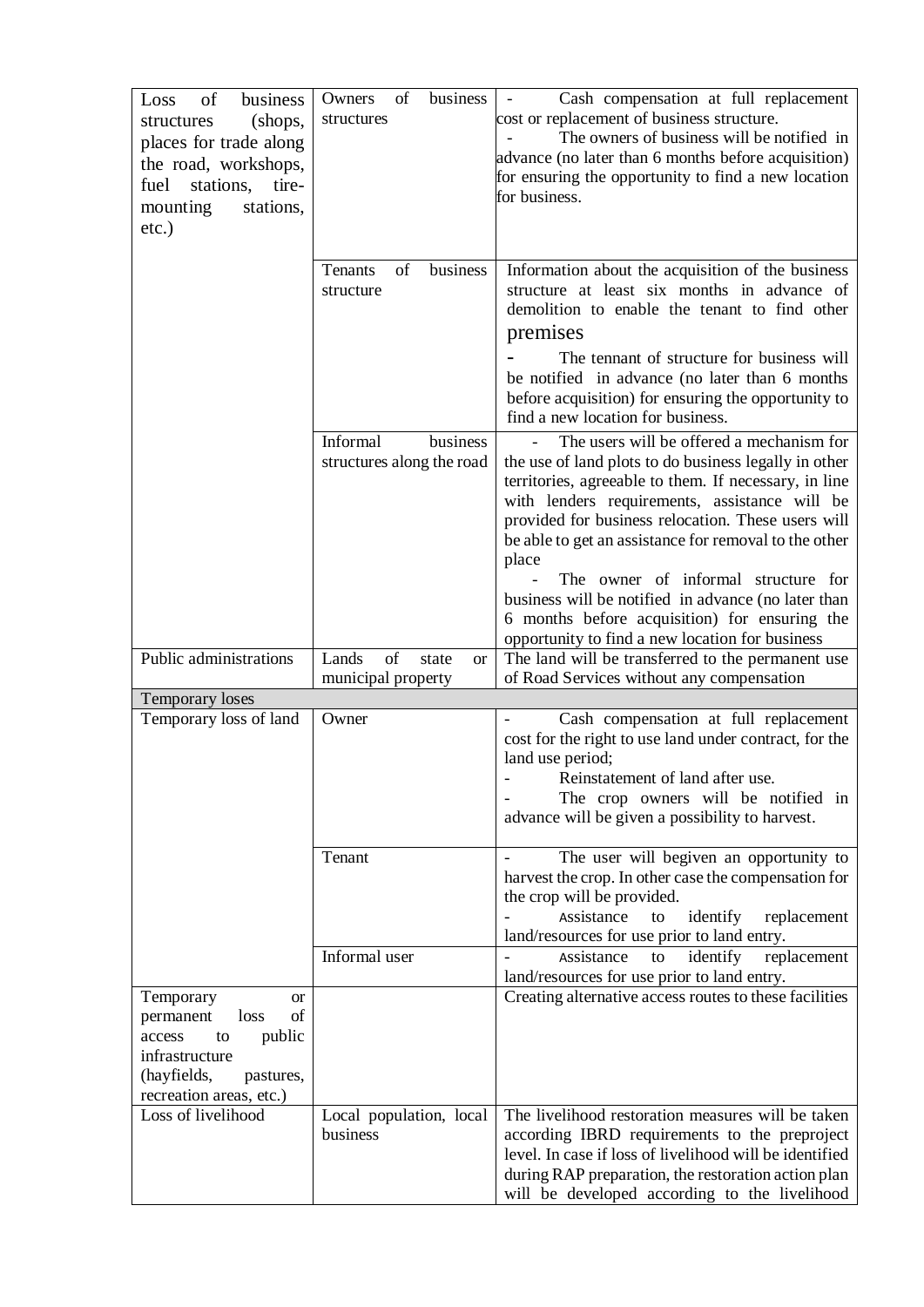|                                     |      |                                                               | restoration strategy. The livelihood restoration<br>strategy described in Section 9.                                                                                                                                                                                                          |
|-------------------------------------|------|---------------------------------------------------------------|-----------------------------------------------------------------------------------------------------------------------------------------------------------------------------------------------------------------------------------------------------------------------------------------------|
| PAP <sub>s</sub><br>vulnerabilities | with | Land<br>structures<br>and<br>owners/tenants/informal<br>users | The RAP will define vulnerability criteria and<br>identify affected vulnerable persons. Identified<br>PAPs with vulnerabilities will receive additional<br>assistance (assistance in registration of title deeds,<br>searching alternative location for business, moving<br>assistance, etc). |

# <span id="page-12-0"></span>6. Legal framework applicable to alienation of assets and resettlement

## **5.1 National legislation**

The following legal framework will be used to acquire privately owned land:

- The Constitution of Ukraine (Articles 13, 14, 41) stipulates that "no one shall be unlawfully deprived of the right for property. The right for private property shall be inviolable." and "The expropriation of private property objects may be applied only as an exception for the reasons of social necessity, on the grounds of, and in the order established by law, and on terms of advance and complete compensation of the value of such objects. expropriation of such objects with subsequent complete compensation of their value shall be permitted only under conditions of martial law or a state of emergency." (Article 41);
- Law of Ukraine "On Alienation of Land Plots and Other Objects of Immovable Property Located Thereon in Private Ownership for the Social Needs and on the Grounds of Social Necessity" of 17.11.2009 No. 1559-VI
- Land Code of Ukraine (of January, 1 2002) (in particular, Articles 143, 146, 147, 149- 151)
- Civil Code of Ukraine (of 16.01.2003, No. 435-IV), which establishes the procedure for termination of title to immovable property due to the acquisition or alienation of the land on which the property is located, for national needs, and regulates issues related to the protection of property rights (Articles 3.50-351);
- Code of Administrative Procedure of Ukraine (of 06.07.2005), which establishes the procedure for conducting legal proceedings related to the acquisition of land for national needs.
- Law of Ukraine "On Regulation of Urban Development Activity" of 19.05.2011 No. 3395-VI
- Law of Ukraine "On Land Valuation" of 11.12.2003 No. 1378-IV6
- Decree of the Cabinet of Ministers of Ukraine of 17.11.1997 No. 1279 "On Amount and Procedure for Determining Agricultural and Forest Production Losses to be Refunded" and Appendix.
- Law of Ukraine of 21.05.1997 No. 280/97-BP "On Local Self-Government in Ukraine"
- "Procedure for Determination and Compensation of Losses to Land Owners and Land Users" adopted by the Decree of the Cabinet of Ministers of Ukraine of 19.04.1993 No. 284
- Decree of the Cabinet of Ministers of Ukraine of 11.10.2002 No. 1531 "On Expert Valuation of Land Plots"
- Law of Ukraine "On Evaluation of Property, Property Rights and Professional Appraisal Activity in Ukraine" of 12.07.2001 No. 2658-ІІІ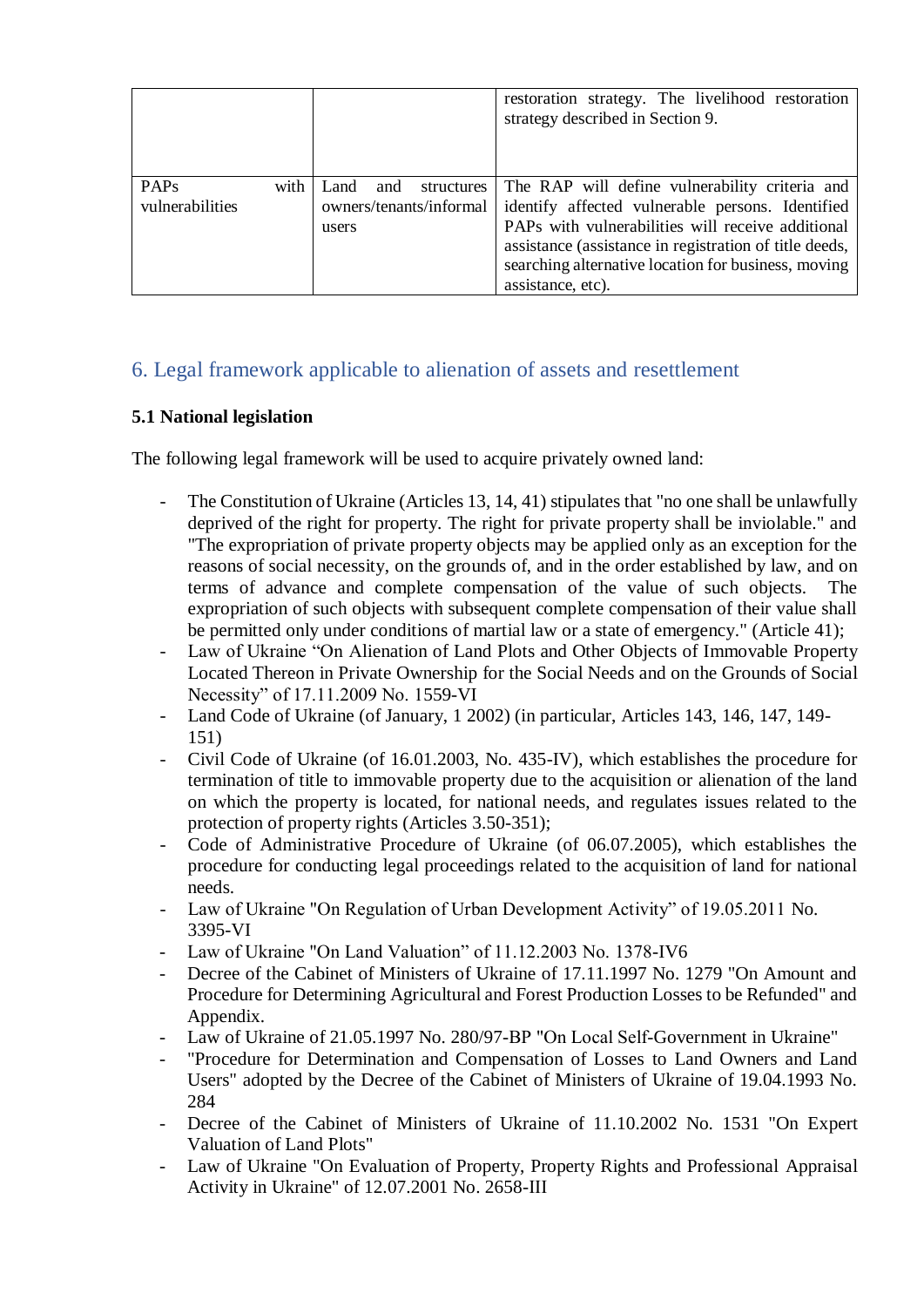Law of Ukraine "On State Land Cadastre" of 07.07.2011 No. 3613-VI

"Procedure for Performance of Notarial Acts by Notaries of Ukraine" approved by the Order of the Ministry of Justice of Ukraine of 22.02.2012 No. 296/5.

Compensation for temporary use of land during construction is regulated in the following Decrees of the Cabinet of Ministers:

- Decree of the Cabinet of Ministers of Ukraine of 17.11.1997 No. 1279 "On Amount and Procedure for Determining Agricultural and Forest Production Losses to be Refunded" and Appendix.
- "Procedure for Determination and Compensation of Losses to Land Owners and Land Users" adopted by the Decree of the Cabinet of Ministers of Ukraine of 19.04.1993 No. 284

#### **IBRD Environment and Social Standards and Requirements**

All projects funded by IBRD must comply with Bank`s environment and social standards. From October 1, 2018 The Bank introduced a new set of standards under Environment and Social Framework. From social perspective, following World Bank environmental and social standards are applicable:

ESS1 Assessment and Management of Environmental and Social Risks and Impacts sets out the Borrower's responsibilities for assessing, managing and monitoring environmental and social risks and impacts associated with each stage of a project supported by the Bank through Investment Project Financing (IPF), in order to achieve environmental and social outcomes consistent with the Environmental and Social Standards (ESSs).

ESS5 "Land acquisition, restrictions on land use and involuntary resettlement" is one of the most important standards guiding land acquisition and related resettlement / livelihood restoration issues during project implementation. The key principle of this standard - involuntary resettlement should be avoided. Where involuntary resettlement is unavoidable, it will be minimized and appropriate measures to mitigate adverse impacts on displaced persons (and on host communities receiving displaced persons) will be carefully planned and implemented. This standard covers situation where Project must compensate people for loss of land, assets, livelihood or standard of living.

ESS 10 "Stakeholder Engagement and Information Disclosure'' recognizes the importance of open and transparent engagement between the Borrower and project stakeholders as an essential element of good international practice. Effective stakeholder engagement can improve the environmental and social sustainability of projects, enhance project acceptance, and make a significant contribution to successful project design and implementation. Urban transport and city development programs require systematic and intensive engagement of stakeholders to implement them effectively and successfully. There are a wide range of stakeholders to be consulted which may include political powerholders at city and national level, transport operators (both public and private), business and trade organizations, civil society organizations, and other public sector institutions who have large number of workforce commuting to the city for work. The Stakeholder engagement plan (SEP) will map project-affected persons and other interested parties, summarize their views on preferred modes of engagement throughout the project, propose stakeholder engagement activities with he respective implementation roles, timeline and budget to be carries out through the life of the project. The project will also require a robust communication and public outreach strategy to inform communities candidly about impacts as well as benefits as well as the schedule and scope of works so that residents can plan accordingly.

#### **Gap analysis between national legislation and IBRD environmental and social standards**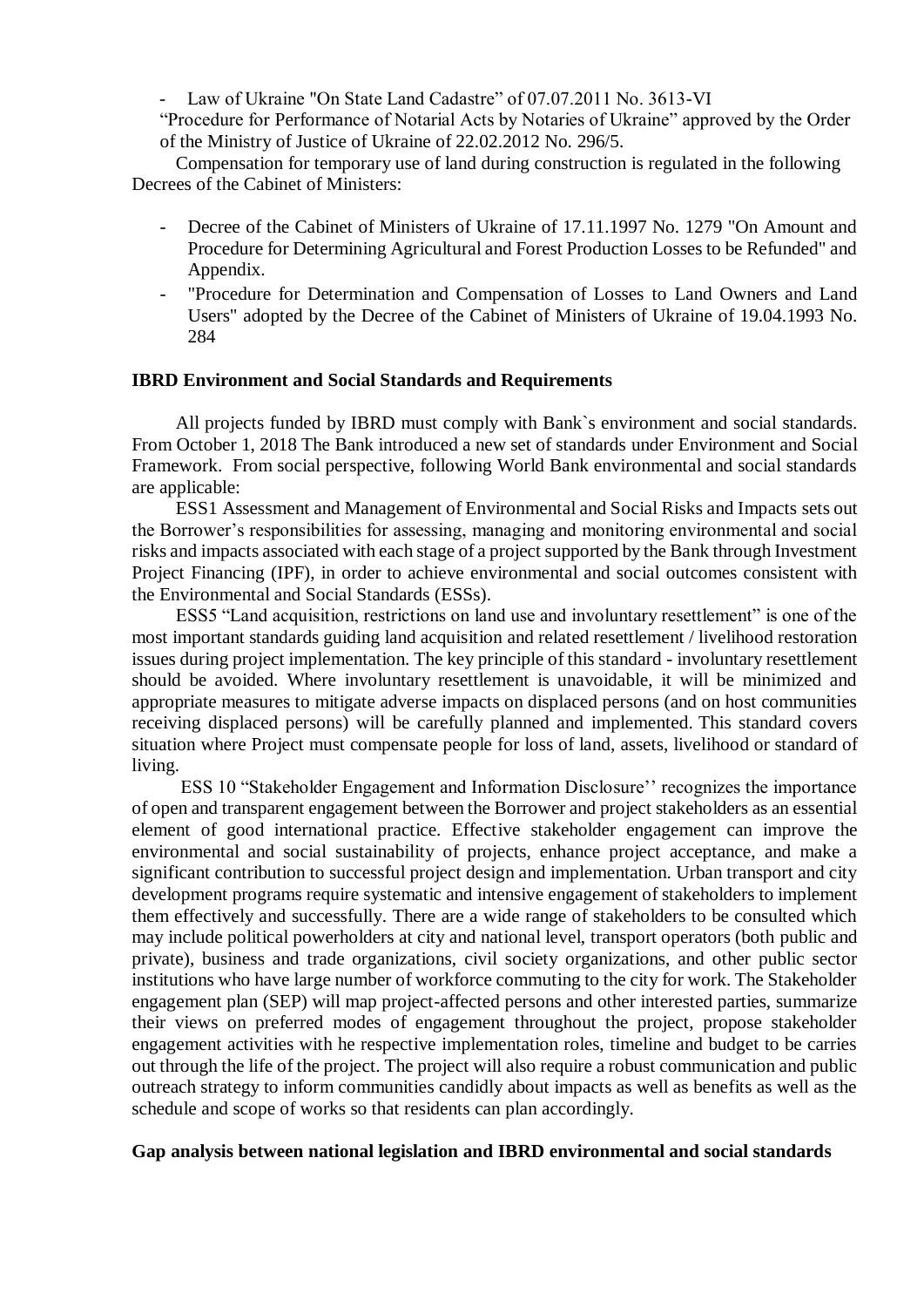In Ukraine, entitlements for payment for the exchange of land are based on registration of ownership. However, under the IBRD involuntary resettlement standard, affected persons are entitled to some form of compensation whether or not they own a registered land title, if they occupy or use the land prior to the cut-off date. The focus of the IBRD standards is to mitigate the adverse impacts of poverty, where any adverse impacts occurring are directly or indirectly attributable to activities funded by the project. In cases where PAP have no ownership or tenure rights according to Ukrainian law due to lack of registration, the provisions of the Lender requirements will be applied in terms of their rights for compensation, consultation, and grievance mechanisms. Where there is a difference between the compensation requirements of the laws of Ukraine and IBRD requirements, the more beneficial to the affected people, will be employed in order for the Lender to support and fund the Project.

| <b>Ukrainian Laws and Regulations</b>                                                                                                                                                                                                                                              | <b>IBRD</b> requirements                                                                                                                                                                                                                                                                                                                                                                                             | <b>Gap Filling Measures</b>                                                                                                                                                                                                                                                                                                                                                                                                                                                |
|------------------------------------------------------------------------------------------------------------------------------------------------------------------------------------------------------------------------------------------------------------------------------------|----------------------------------------------------------------------------------------------------------------------------------------------------------------------------------------------------------------------------------------------------------------------------------------------------------------------------------------------------------------------------------------------------------------------|----------------------------------------------------------------------------------------------------------------------------------------------------------------------------------------------------------------------------------------------------------------------------------------------------------------------------------------------------------------------------------------------------------------------------------------------------------------------------|
| Only officially registered buildings are<br>subject to compensation for damages /<br>destruction caused by the project                                                                                                                                                             | All buildings are subject to<br>compensation for damages /<br>destruction<br>caused<br>by<br>the<br>project                                                                                                                                                                                                                                                                                                          | The project will compensate<br>all affected structures for<br>damages/demolition caused<br>by the project                                                                                                                                                                                                                                                                                                                                                                  |
| Only officially registered land owners<br>will be paid compensation for loss of<br>profit / business caused by the project                                                                                                                                                         | Registered and non-registered<br>will<br>be<br>tenants<br>paid<br>compensation for loss of profit<br>/ business<br>caused by<br>the<br>regardless<br>of<br>project,<br>registration.                                                                                                                                                                                                                                 | The project will compensate<br>all lease tenants (legal or<br>informal)<br>for<br>income/business<br>losses<br>regardless of registration                                                                                                                                                                                                                                                                                                                                  |
| There<br>special<br>provisions<br>are<br>no<br>identifying the process of involuntary<br>resettlement planning, as well as specific<br>tools, including preparation of any plan<br>pertaining to land expropriation and<br>resettlement                                            | Time-limited<br>in<br>of<br>terms<br>application, the resettlement<br>action plan shall be prepared<br>prior to the commencement of<br>compensation                                                                                                                                                                                                                                                                  | A Resettlement Action Plan<br>will be developed to fill in<br>the gaps                                                                                                                                                                                                                                                                                                                                                                                                     |
| No provisions are available for:<br>- Rehabilitation of income / livelihoods,<br>- Assistance to landowners / tenants<br>who have been severely affected by<br>project activity<br>No compensation or assistance is<br>envisaged with respect to the specified<br>movable property | Lenders standards provide for<br>rehabilitation of income /<br>livelihoods, compensation for<br>serious losses, and costs<br>incurred by landowners /<br>tenants during resettlement.<br>Compensation shall include:<br>- Funds for improving living<br>standards of displaced persons;<br>- Costs for displacement;<br>- Compensation for materials<br>damaged during displacement;<br>- Other transportation costs | If relocation will be<br>required, the project will<br>provide compensation to<br>cover:<br>the cost of<br>$\overline{\phantom{0}}$<br>replacement<br>improvements;<br>shifting<br>-<br>allowances;<br>compensation for<br>deteriorated<br>materials or goods<br>during<br>transportation;<br>rentals and other<br>transactions costs<br>The impact on<br>livelihood will be assessed<br>during RAP preparation and<br>livelihood restoration<br>measures will be defined. |

#### Table 4. **Gaps between Ukrainian legislation and the requirements of the IBRD**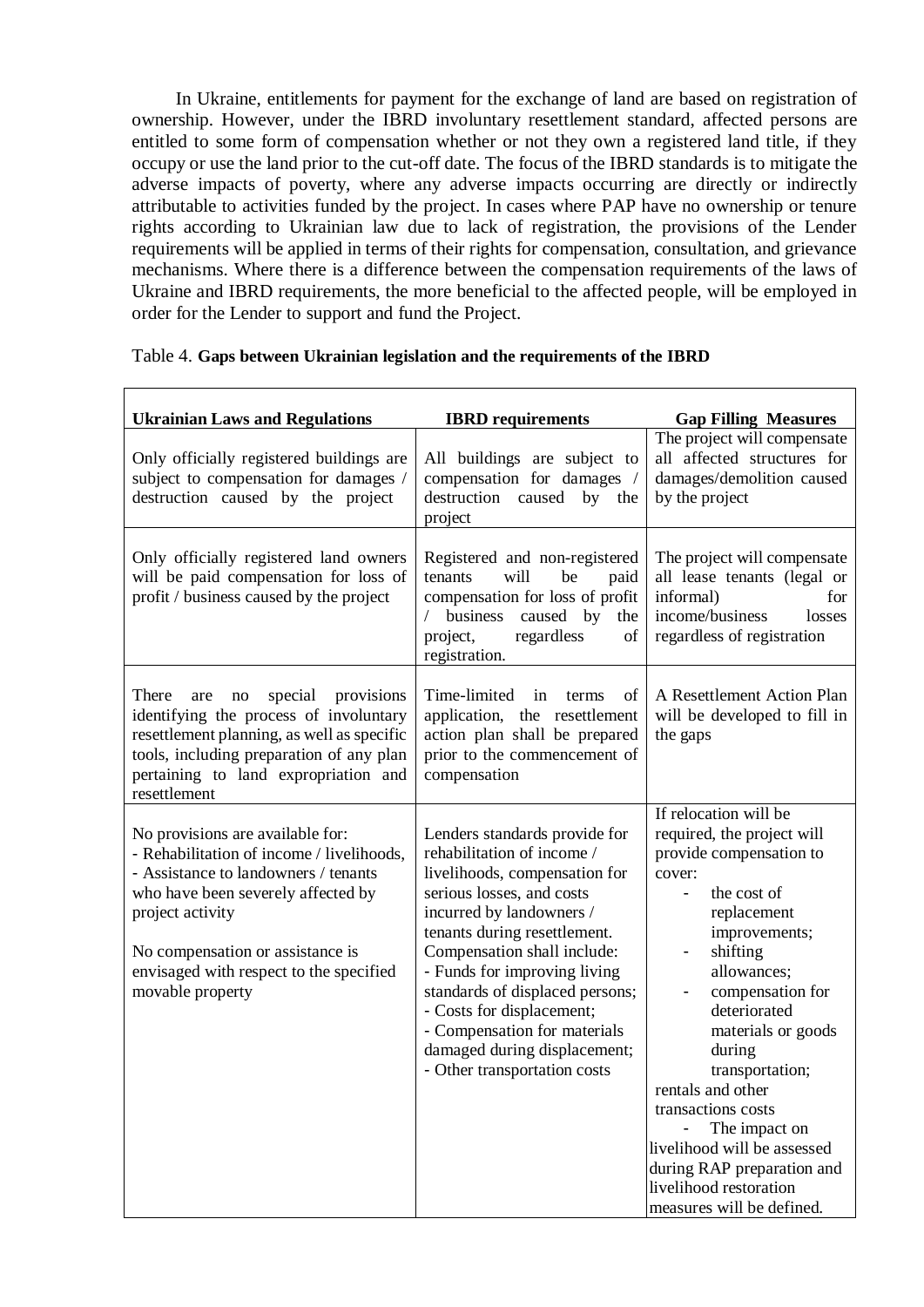| Land expropriation and resettlement<br>related decisions are exceptionally<br>negotiated between landowners /<br>official tenants and local authorities<br>alienating assets | information<br>The<br>showing<br>specific figures for the affected<br>items, namely, assets value,<br>social<br>benefits<br>and<br>compensation<br>$\sqrt{2}$<br>amount<br>financial<br>support<br>will<br>be<br>disclosed to landowners and<br>tenants prior to the start of<br>preliminary<br>project<br>calculations.<br>The<br>general<br>provisions of RAP (including<br>the Rights Matrix (eligibility)<br>for compensation) will be<br>disclosed to public, whilst the<br>personal data on<br>losses<br>$\sqrt{2}$<br>compensation<br>will<br>only be<br>available<br>individuals<br>to<br>$\sqrt{2}$<br>homeowners who have been<br>affected<br>adversely<br>by the<br>project. The project affected<br>persons will be consulted on the<br>provisions of the RAP. | The project will disclose the<br>data on quantification of<br>affected items, value of<br>assets, entitlements,<br>and<br>compensation/financial<br>assistance<br>amounts<br>to<br>Project Affected Persons.<br>The Resettlement Action<br>Plan will be disclosed to<br>public (personal sensitive<br>individual information will<br>be disclosed to Project<br>Affected<br>Persons<br>only)<br>public<br>through<br>consultations |
|------------------------------------------------------------------------------------------------------------------------------------------------------------------------------|----------------------------------------------------------------------------------------------------------------------------------------------------------------------------------------------------------------------------------------------------------------------------------------------------------------------------------------------------------------------------------------------------------------------------------------------------------------------------------------------------------------------------------------------------------------------------------------------------------------------------------------------------------------------------------------------------------------------------------------------------------------------------|------------------------------------------------------------------------------------------------------------------------------------------------------------------------------------------------------------------------------------------------------------------------------------------------------------------------------------------------------------------------------------------------------------------------------------|
| The Ukrainian legislation lacks a<br>special plan for public consultations.                                                                                                  | Consultations<br>with<br>stakeholders<br>public<br>and<br>involvement are an integral part<br><b>RAP</b><br>preparation<br>in<br>and<br>implementation                                                                                                                                                                                                                                                                                                                                                                                                                                                                                                                                                                                                                     | The project will carry out a<br>comprehensive consultative<br>process<br>with<br>Project<br>Affected Persons, local and<br>authorities,<br>other<br>state<br>stakeholders<br>being<br>as<br>required through<br>public<br>disclosure<br>meetings,<br>individual consultations and<br>public consultations                                                                                                                          |
| According to Ukrainian legislation only<br>personalized grievances or appeal<br>should be considered.                                                                        | The Project implementer<br>should consider all grievances<br>and appeals including<br>grievances from Contractor's<br>personnel and anonymous                                                                                                                                                                                                                                                                                                                                                                                                                                                                                                                                                                                                                              | The<br>implementer<br>will<br>consider all grievances and<br>appeals.                                                                                                                                                                                                                                                                                                                                                              |
| The Ukrainian legislation have not<br>special provisions for vulnerable people<br>support during resettlement                                                                | Vulnerable people who warrant<br>specific assistance must be<br>identified<br>and<br>supported<br>throughout<br>the<br>resettlement<br>compensation                                                                                                                                                                                                                                                                                                                                                                                                                                                                                                                                                                                                                        | define<br>will<br>The<br><b>RAPs</b><br>vulnerability criteria<br>and<br>identify<br>affected<br>vulnerable persons.                                                                                                                                                                                                                                                                                                               |
|                                                                                                                                                                              | process. World Bank's require<br>that measures are provided to<br>enable poor and vulnerable<br>people (including women) who<br>are physically displaced or<br>affected<br>by<br>economic<br>displacement to improve their<br>incomes to at least national<br>minimum standards.                                                                                                                                                                                                                                                                                                                                                                                                                                                                                           | Affected<br>households<br>categorized as<br>vulnerable<br>will<br>receive<br>specific assistance                                                                                                                                                                                                                                                                                                                                   |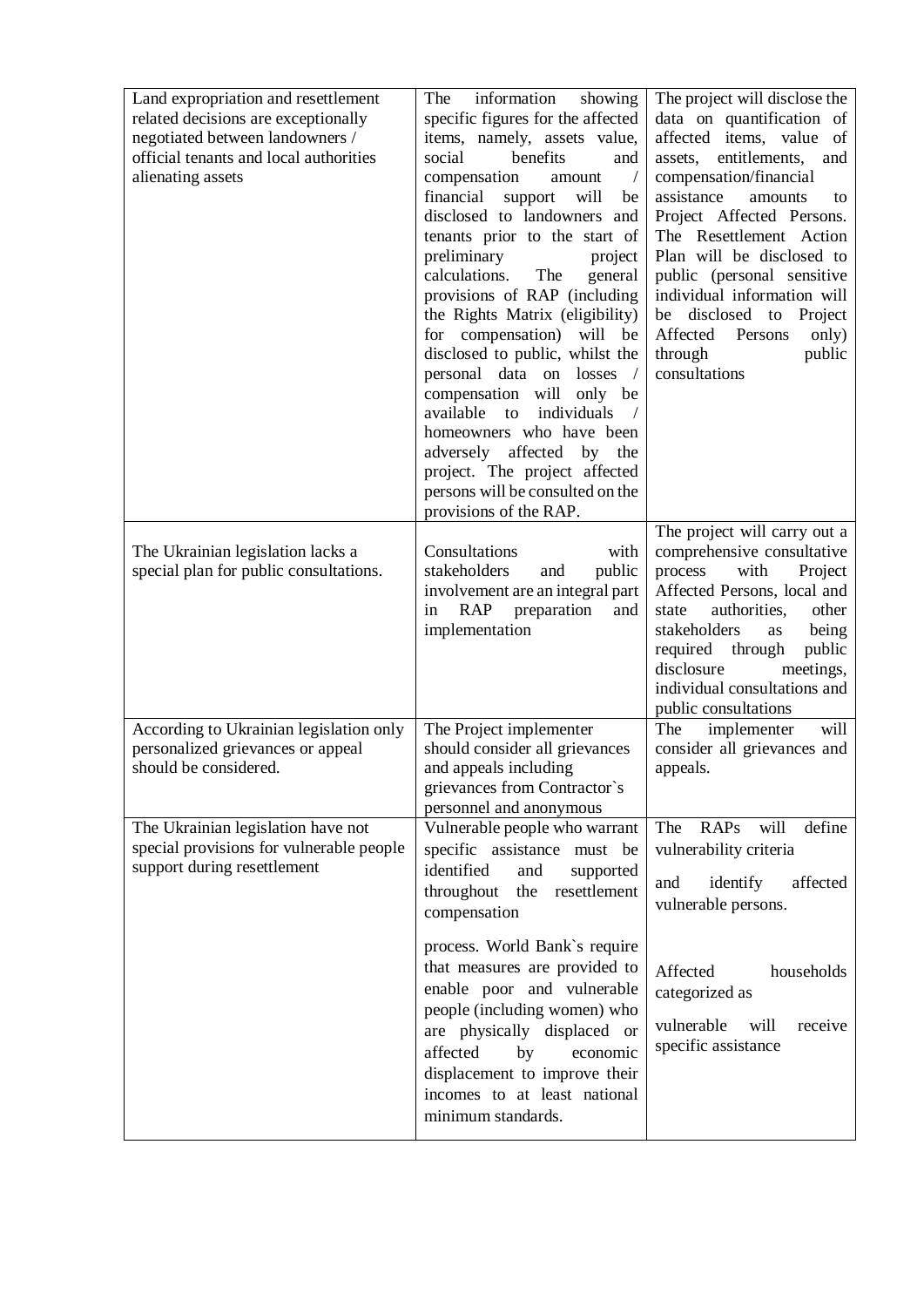### <span id="page-16-0"></span>7. Methodology for assessing lost assets

The redemption price of the assets subject to alienation will be established by licensed appraisers for valuation activities. Where the owner is entitled land-for-land compensation, the redemption price will cover the cost of producing land use planning documents required for obtaining the title to this land plot, as well as the costs associated with the state registration of the respective title. Pursuant to Article 5 of the Law of Ukraine "On Alienation of Land Plots and Other Objects of Immovable Property Located Thereon in Private Ownership for the Social Needs and on the Grounds of Social Necessity", the value of the land plot subject to alienation or landfor-land transfer will be determined on the basis of its expert monetary valuation conducted in accordance with the Law "On Land Valuation". Expert monetary valuation of land which is held in connection with the purchase of land for public purposes is carried out to determine the value of land subject to alienation based on the capitalization methodical approach of net operating income or rental income of land use ("capitalization") taking into account its intended purpose (use) established on the date of the decision on resettlement taken by the local authorities (Paragraph 2 of Article 19 of the Law of Ukraine "On Land Valuation". The methodical approach based on the capitalization of net operating or rental income shall involve determining the value of the land plot in the most efficient use, taking into account the established encumbrances and other land related restrictions. The net operating income shall be determined based on an analysis of market rates of the rental payments for land. The rental income shall be calculated as the difference between the expected income from the products obtained on the land (actual or imputed), production costs and the manufacturer's income<sup>4</sup>.

The reports on the expert monetary valuation of land plots being alienated shall be subject to review, state expert examination of land management documentation in the cases and manner prescribed by law. The land valuation officer will be appointed by the local executive authorities. In the event that the owner disagrees with the alienation of his / her real property based on the assessment carried out by the licensed appraiser appointed by the executive body or the local executive authorities, he / she may involve another licensed appraiser to determine the value of real property or to conduct a review of the evaluation report of such property. In this case, the cost of such services will be borne by the property owner. The alternative valuation if commissioned by the landowner cannot be accepted by the local executive body. It will just give the owner an alternative opinion to consider when deciding whether to accept the offer from the local executive body. It will give the owner means to challenge if the compensation determined by the licensed appraiser is equivalent to the replacement cost of affected assets and thus meet the requirement of this RPF and the Bank's ESS5. Any alternative amount can only be determined by the court (who will appoint independent valuator).

The redemption price of the expropriated assets will be agreed with the asset owner during official negotiations between the owner and the local executive body, as stipulated in Article 11 of the Law of Ukraine "On Alienation of Land Plots and Other Objects of Immovable Property Located Thereon in Private Ownership for the Social Needs and on the Grounds of Social Necessity".

For filling gaps between Ukrainian legislation and IBRD requirements, other types of compensation or assistance in resettlement stipulated by Table 3 will be provided by Ukravtodor during RAP implementation. The identification of all PAPs and required types of compensation for each person will be taken during RAP preparation.

Under the Ukrainian legislation, the land-for-land compensation will be offered to all project-affected individuals who face loss of land in accordance with the procedure established by the Ukrainian legislation, in the case of land availability.

If affected people opt for land-for-land compensation, lands plots of equal size and the same productivity will be offered to all project-affected individuals if available.

1

<sup>4</sup> [https://zakon.rada.gov.ua/laws/show/1531-2002-%D0%BF](https://zakon.rada.gov.ua/laws/show/1531-2002-п)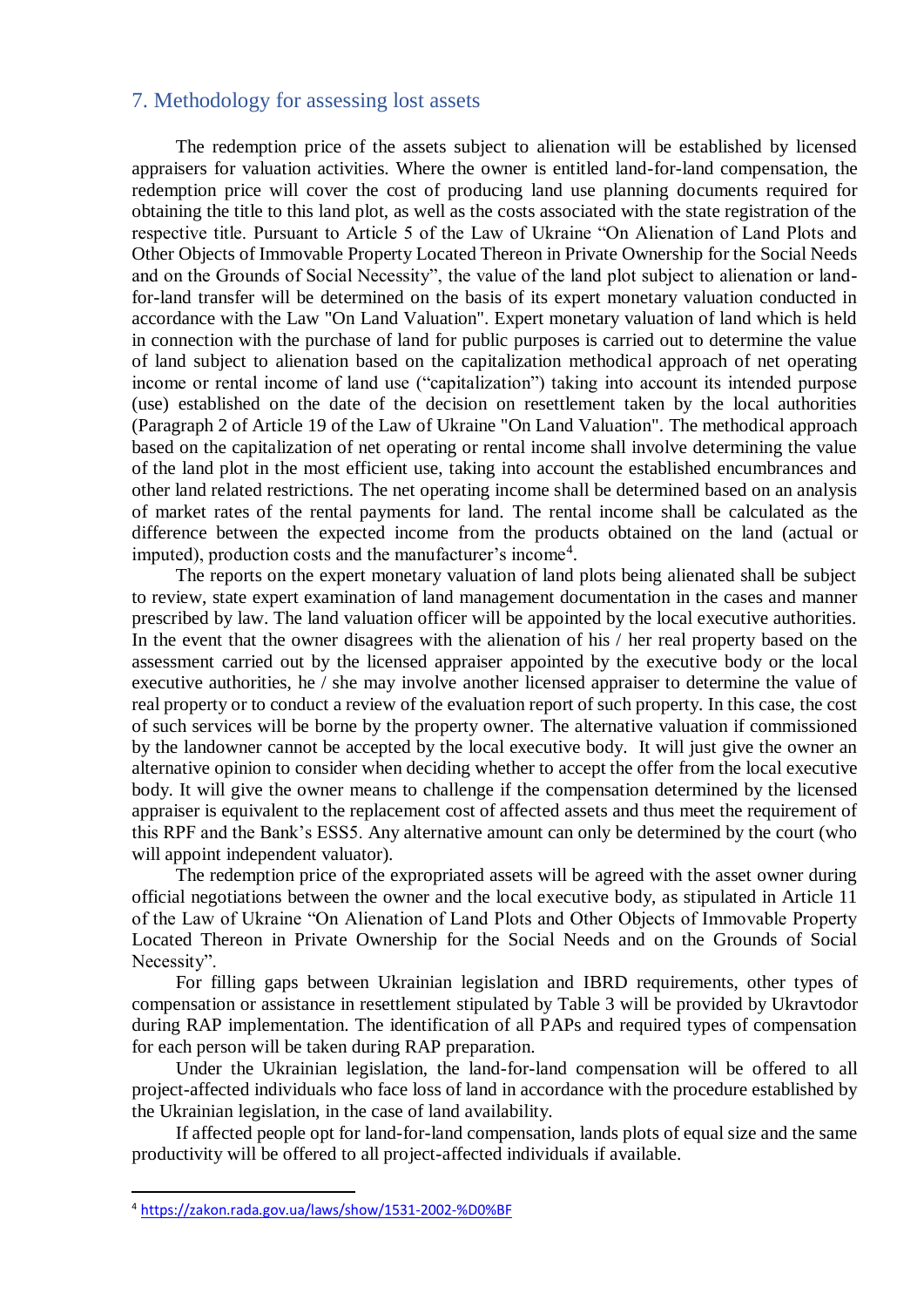Assets owners dissatisfied with the decisions of the local executive body, may apply to the court for procedures defined by the Ukrainian legislation. The court decision also determines the party to pay the litigation costs.

# <span id="page-17-0"></span>8. Organisational arrangements for compensation procedure and responsibilities of each party

Following approval of the design documentation, the Luhans`k Road Service will take measures prescribed by the Land Code of Ukraine and aimed at coordinating the project location with the local authorities. In addition, the Road Service will involve land management organizations that have a corresponding license for land surveying activities and access to the data of the State Land Cadastre to set out the design boundaries and determine the required additional land and immovable assets acquisition. As soon as the necessary quantities of additional land allocation and other fixed assets located thereon have been determined and the list of asset owners have been compiled, Ukravtodor will deliver the respective Resettlement Action Plan. Depending on the land allocation quantities and their geographical location, Ukravtodor will decide on the number of required RAP to be prepared.

Upon obtaining IBRD approval of RAP, the Lugans`k Road Service will be authorised to take measures aimed at acquisition of the land plots required for the Project implementation in line with the current Ukrainian legislation. The Luhans'k road service will negotiate with the owners for their prior consent for lots division of land plots, will place orders for delivery of technical documentation including the valuation procedure for the land plots and the real property located thereon. Upon obtaining the owner's consent for the lots division of the land plot and the real property objects located thereon, as well as for the delivery of the technical documentation, the Road Service will apply to the local executive authorities (State Raion Administrations) with a request for assets acquisition.

Based on the documents provided by the Road Service, the Head of the State Raion Administration will issue an Executive Order for assets acquisition. The State Raion Administrations will initiate negotiations with the assets owners and obtain a written consent of the owner for the acquisition of the land plot, which is supported with the relevant records (protocol). Following the owner's confirmation of his / her consent for the asset alienation, a purchase / sale contract is signed between the owner and the local executive authority, according to which the State Raion Administration undertakes to pay the agreed price of the asset within 10 days after conclusion of the contract, and the owner is obliged to waive the land plot or a real property object during the equivalent period.

After the conclusion of the contract and payment of compensation to the owner, the purpose of the land plots is changed for 12.04 "For placement and operation of buildings and structures of road transport and road industry" according to the state land classification system, and the land plots are further transferred to the Road Service for permanent use and registered accordingly in the State Land Cadastre.

In the event that no agreement has been reached between the owner and the local executive authority on the asset alienation, in accordance with Articles 15 and 16 of the Law of Ukraine "On Alienation of Land Plots and Other Objects of Immovable Property Located Thereon in Private Ownership for the Social Needs and on the Grounds of Social Necessity", the latter shall appeal to the administrative court with a claim on the forced alienation of an asset during 6 months from the date of State Raion Administration`s order . The court decision on the involuntary acquisition of a land plot and other real property objects located thereon, together with the documents confirming the provisional and full payment of the redemption price to the former owner or the state registration of the title to real property provided in lieu of the alienated assets, is the basis for state registration of the property right of a state or a territorial community to these objects.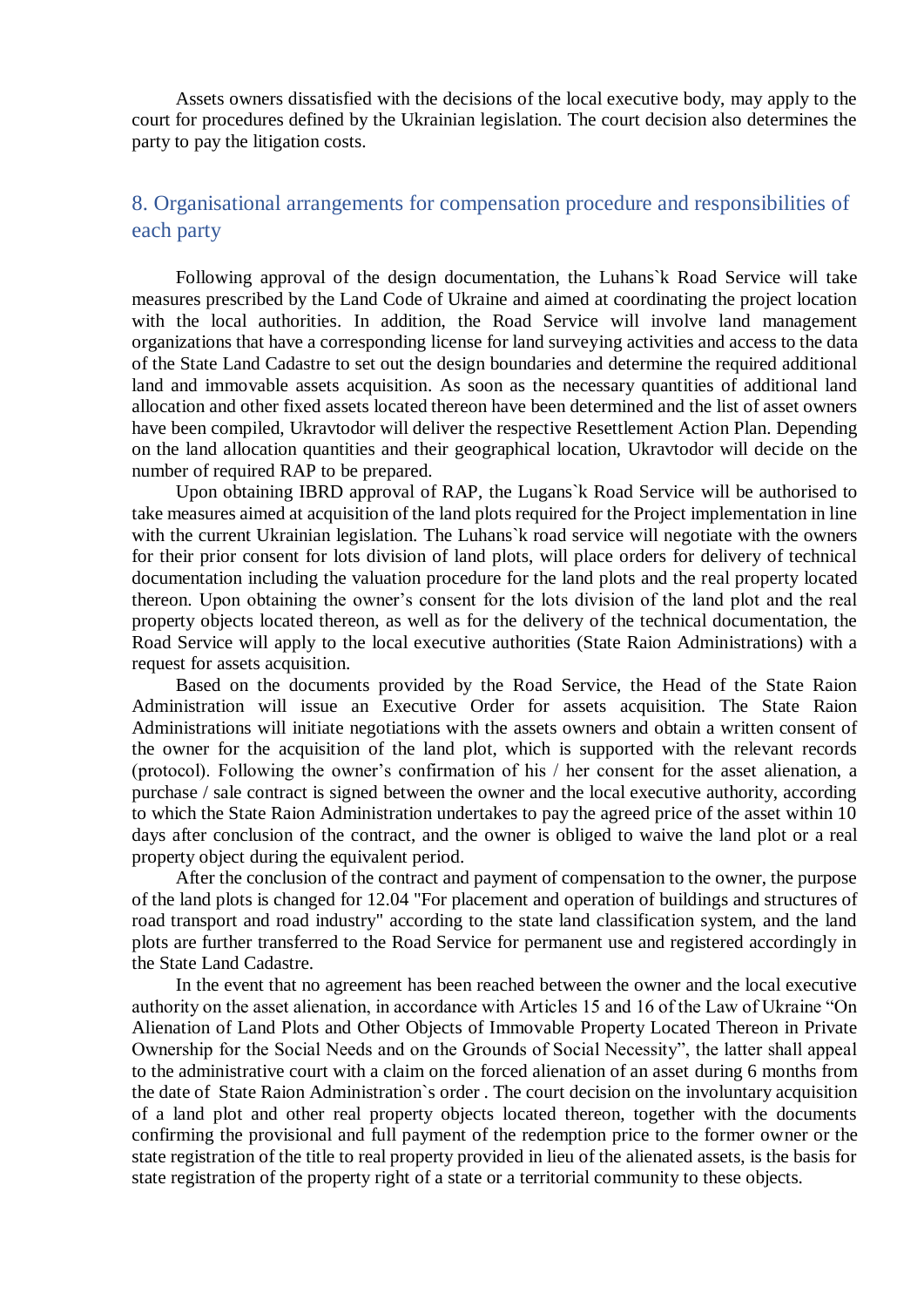No works can be commenced on the land plot until the owner is paid the full compensation of the asset value. In the event that the acquisition process in relation to a land plot or real property, due to the reasons beyond control of Ukravtodor or the local authorities, causes delays in the works under the project (this may be the procedure for the owner's entry into the inheritance, the long absence of the owner in Ukraine's territory, registration of the land plot in the State Land Cadastre, the restrictions imposed by the court for the assets alienation due to inheritance disputes, etc.), the Luhans`k Road Service will request the owner to provide a written consent to perform the works while the alienation procedure is in place or the documents required for alienation are prepared. Preliminary full compensation cost is made by depositing funds by State rayon Administration on the local notary`s office account according to the Order of Ministry of Justice of Ukraine from 22.02.2012 No. 296/5 till the disputes, inheritance etc. issues will be resolved.

# <span id="page-18-1"></span><span id="page-18-0"></span>9. Disclosure of Resettlement Policy Framework Document and RAP

### 9.1 Previous consultations

During project preparation stage, a series of public consultations with local authorities, NGO`s, farmers and citizens were organized by Ukravtodor and MRTOT together with IBRD representatives. The purpose of the consultations was to identify the key problems faced by Lugansk oblast addressing post conflict recovery issues and define activities that will help to increase opportunities for development of local communities. As a result of these public consultations the need for project addressing design to address those challenges was supported by all stakeholders (local authorities, communities, NGOs, farmers, etc.). The more detailed information on public meetings during project preparation provided in Stakeholder Engagement Plan (SEP)<sup>5</sup>.

# 9.2 Public disclosure of ESMF

 $\overline{a}$ 

<span id="page-18-2"></span>The RPF is disclosed on official website of two implementing agencies of the project in Ukrainian and English languages. Due to the limitations caused by outbreak of Covid-19 in Ukraine and the restrictions put in place by the Law # 530-IX "Amending Some Legal Acts of Ukraine to Prevent the Occurrence and Spread of Coronavirus Disease (COVID-19)" adopted on March 17, 2020, the MRTOT and UAD conducted public consultations and stakeholder engagement virtually/remotely. The electronic versions of the documents on Ukrainian were provided to local stakeholders (local city and rayon`s administrations, NGOs, farmers and business). The feedback form was also provided for filling in and providing of feedback regarding RPF. In addition, documents and contacts for submitting propositions/grievances/comments were posted on Svatove, Severodonetsk and Starobil`sk city council`s official web sites. During disclosure period the stakeholders were encouraged to provide feedback and comments on the entire project design. The stakeholders showed their high level of awareness about the Project design and its objectives; confirmed the importance of its successful implementation for the development of Luhansk region.

The public consultations process is still opened during project implementation. Stakeholders may appeal to the UAD or MRTOT with proposals/informational request at all stages of project implementation and their appeal will be responded during 30 days according to the Law "On citizen`s appeals".

<sup>&</sup>lt;sup>5</sup> During project preparation the number of meetings and consultations took place with the representative of MRTOT, Luhansk Regional Administration (LRA), farmers and CSOs.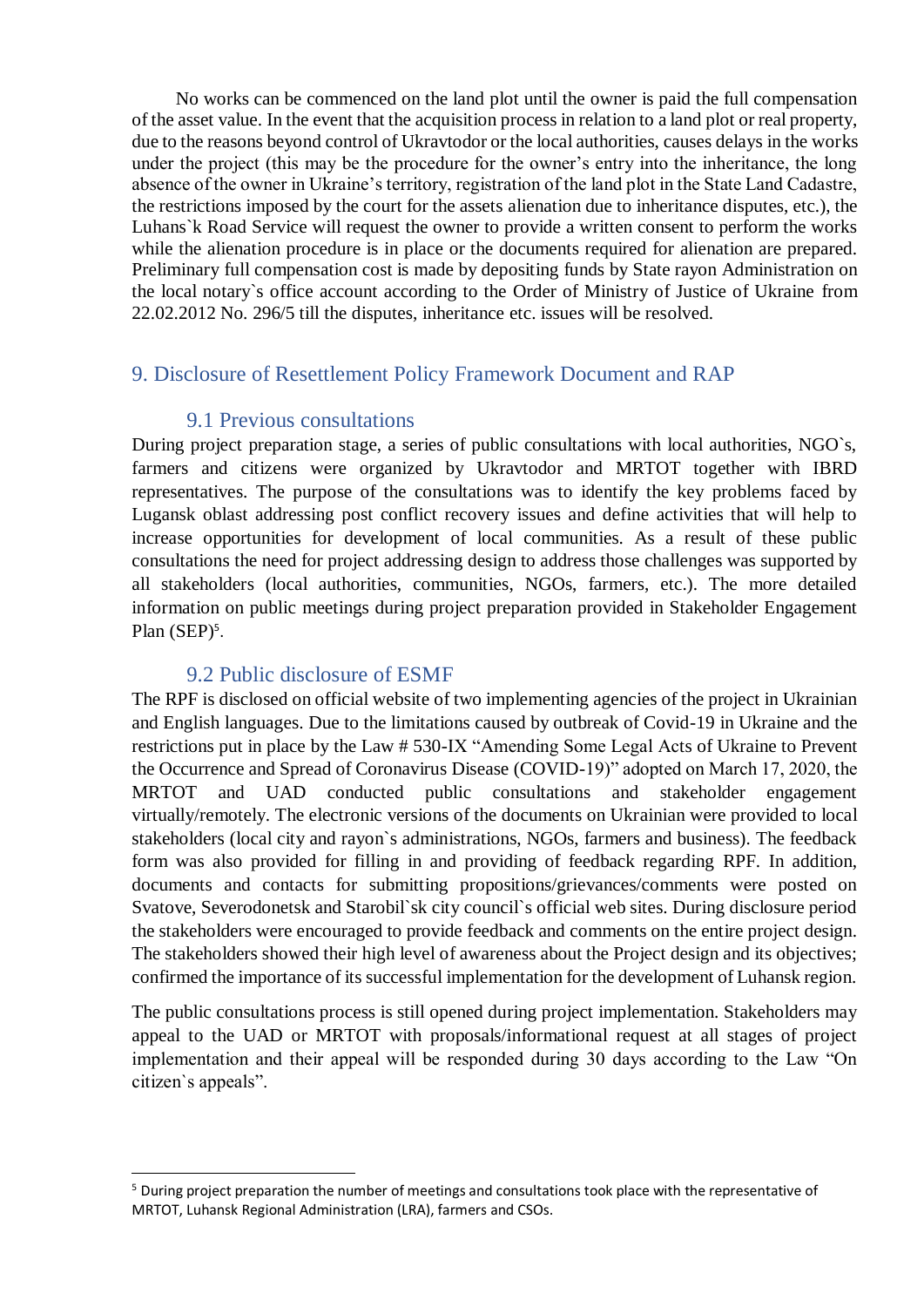The next round of public consultation will be carried out at the later stages of project implementation during design preparation and ESMP elaboration or per local communities' request.

### 9.3 Disclosure of RAP

<span id="page-19-0"></span>RAP will be published as described in the above procedure. During RAP preparation stage, when socio-economic survey will be done and all project affected persons and assets will be identified, a series of public consultations will be arranged with the representatives of local communities and PAPs to ensure that the PAPs get the opportunity to participate in project implementation. The advertisements with the information about agenda, venue and time of public consultations will be available in local media, websites and public places no later than before 14 days from date of consultations. In the course of consultations during RAP preparation, the stakeholders will be informed about design solutions, terms of the project implementation, quantities of land acquisition and a detailed description of the grievance mechanism. In addition, all stakeholders will receive a short guide with the explanations of the goals and content of RAP. This Land acquisition Guide will be developed in clear non-technical terms for people who have not profile education in road sphere.

Where necessary or at the request of local communities, additional consultations with stakeholders may be arranged during RAPs preparation and implementation in order to minimize the likelihood of social tension in the communities due to resettlement process.

### <span id="page-19-1"></span>10. Livelihood restoration strategy framework

In the process of project implementation, there may be a need to apply livelihood strategies to affected people. This strategy covers owners of assets, tenants and informal users of assets. The main goal of this strategy - to restore the quality of life of project affected persons as minimum to the preproject level or even increase it. The compensation for loss of assets will be paid according to the entitlement matrix but, in some cases compensation may not guarantee of full livelihood restoration and some additional measures may be required. The livelihood restoration may be needed as at individual level as on the level of community (in case if the level of community and public services were decreased or access to them became harder; if some community recreation areas were affected by project, etc).

For community level the project design will be updated or special plans for restoration of community services will be undertaken. The restoration of community affected infrastructure will be consulted with local authorities and users.

Livelihood restoration of project affected persons may applicable in such situations as:

- Physical resettlement
- When the land to be acquired or restricted is an only source for income
- When persons will lose the job or business as result of project implementation.

The Livelihood restoration measures might be necessary will be identified during socio-economic study within the framework of RAP preparation. RAP will be contain the livelihood restoration plan applying the following principles:

- Livelihood restoration measures will be developed taking into account not only physical persons but also community sustainable development;
- The elaborated livelihood restoration measures will be consulted with Project affected peoples and communities members.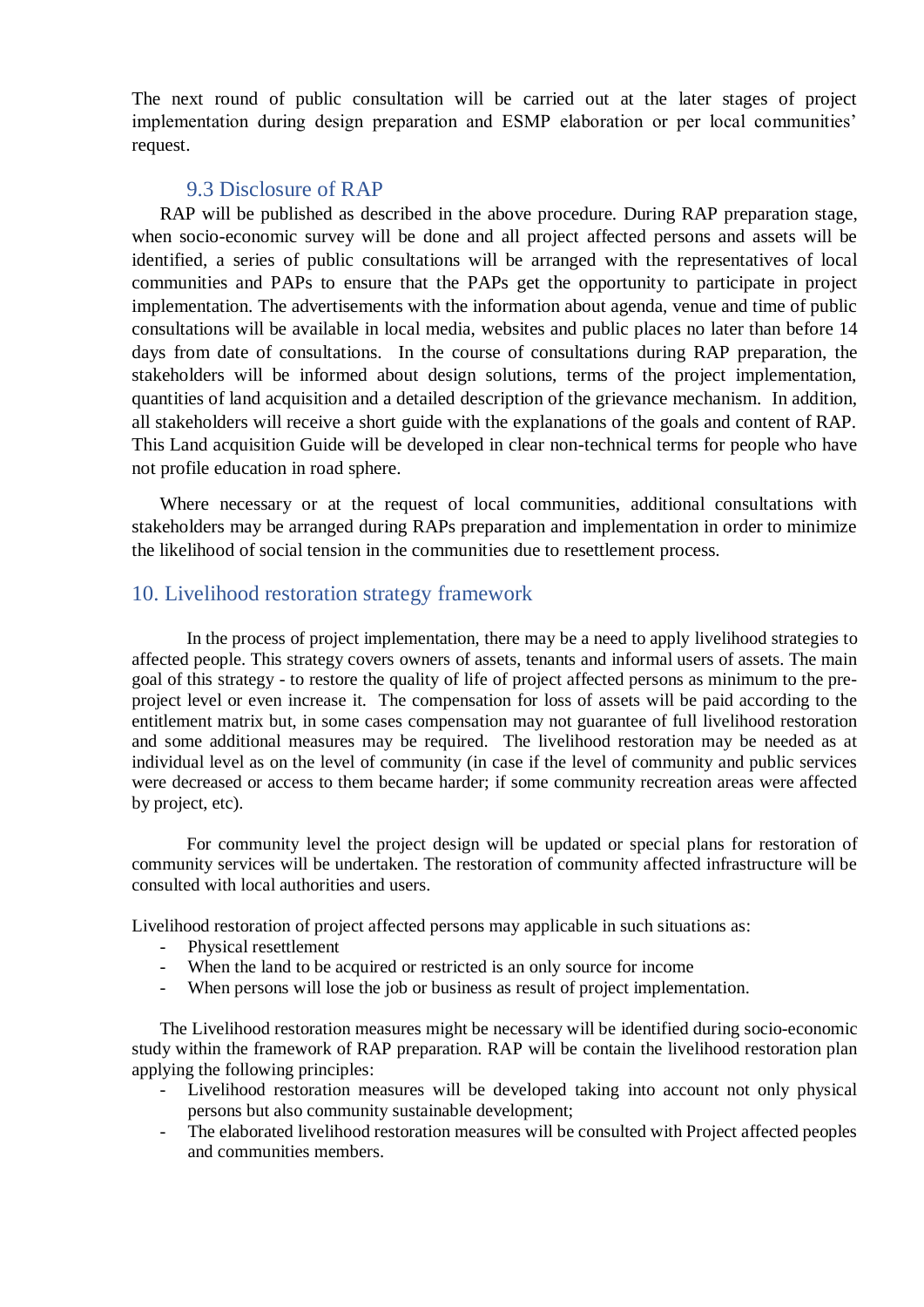- The livelihood restoration measures will be implemented prior start of resettlement process for avoiding of period when resettlement or economical displacement have been done but the livelihood restoration measures not provided yet.
- During implementation of livelihood restoration the gender differentiated approach will be followed because as usual women and girls are more vulnerable to displacement. The livelihood restoration activities will take into account women`s needs and preferences.

## <span id="page-20-0"></span>11. Grievance Redress Mechanism

Transparency and accountability are core elements of the Project. For this purpose, the project will include a Grievance Redress Mechanism (GRM). The goal of the GRM is to strengthen accountability to beneficiaries and to provide channels for project stakeholders to provide feedback and/or express grievances related to project supported activities. The GRM is a mechanism that allows for the identification and resolution of issues affecting the project. By increasing transparency and accountability, the GRM aims to reduce the risk of the project inadvertently affecting citizens/beneficiaries and serves as an important feedback and learning mechanism that can help improve project impact.

The mechanism focuses not only on receiving and recording complaints but also on resolving them. While feedback should be handled at the level closest to the complaint, all complaints should be registered and follow the basic procedures set out in this chapter.

Population displacement and the resettlement process can raise several grievances and complaints on the part of the project affected persons. They include grievances related to land acquisitions, entitlements and compensation, disruptions to livelihoods, services and facilities, issues, etc.

The grievance mechanism for land acquisition livelihood restoration process have 2 levels:

- Local level
- A person (or a group of persons) may apply to the Road Service in the region with a written request describing a problem or a proposal, in any format. The authority contacted by a person will address the grievance and respond to the complainant within the timeframe established by the Law of Ukraine "On Citizens' Appeal". Grievances can be either signed by persons (group of persons) or anonymous. Grievances will be addressed and resolved during 30 days. If the grievance / appeal don't require additional measures (i.e. request for information) the response will be given during 15 days. In case if grievance resolving is impossible during 30 days, the complainant will be informed about terms extension (in case if complainant mentioned his contact information). The total term of resolving the issues may not exceed 45 days. The grievances, received from persons with vulnerabilities will be considered first and as soon as possible.

Contacts of local road services:

#### **Lugansk road service:**

93411, Severodonetsk, Gagarina str.,70 tel.: +38 (06452) 4-20-37 e-mail. **info\_luhansk@ukravtodor.gov.ua** website:<https://lg.ukravtodor.gov.ua/>

#### **Project level**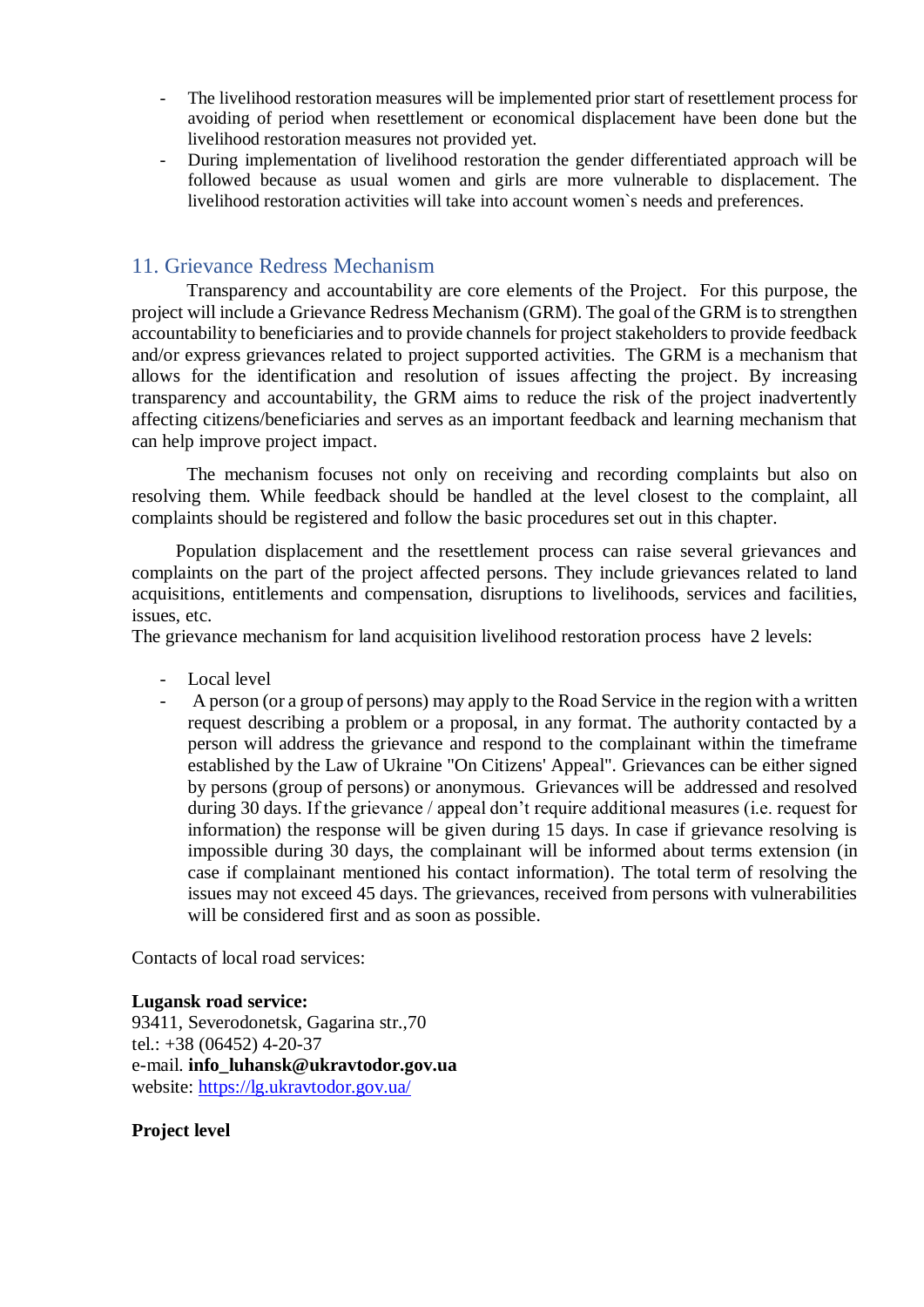In the event that the complainant is not satisfied with the grievance resolution at the local level, he / she is entitled to apply directly to Ukravtodor and the Project Implementation Unit (PIU) to the following contacts:

Ukravtodor: 03150, Kyiv, Fizkultury st. 9 e-mail: [kae@ukravtodor.gov.ua](mailto:kae@ukravtodor.gov.ua) Tel:. (044 ) 287 -51 -78

- PIU: SE "Ukrdorinvest": 03150, Kyiv, 51, Antonovycha st., Office 701 e-mail: [mail@ukrdorinvest.gov.ua](mailto:mail@ukrdorinvest.gov.ua) Tel:. (044 ) 287 -70 -60

### **MRTOT**

As noted in an earlier section, citizens' appeals, complaints and recommendations procedure is specified in the Law On Citizens' Appeals and amendments to the latter through the 2015 amendment on Electronic Petitions. According to the mentioned law and Constitutional Article 40, the 3R Project proposes the following channels through which citizens, beneficiaries and PAPs can make complaints regarding projectfunded activities:

- a. By Email: Project's email addresses**:** [forec@ukravtodor.gov.ua;](mailto:forec@ukravtodor.gov.ua) info@mtot.gov.ua
- b. Through the following web page: www.mtot.gov.ua ; ukravtodor.gov.ua
- c. In writing to UKRAVTODOR and MVTOT: Letter addressed to PIU, sent to the address of: UKRAVTODOR - Fizkul'tury St, 9, Kyiv, Ukraine, 02000 MVTOT - Lesi Ukrainky Square, 1, Kyiv, Ukraine, 01196
- d. In person: at the above addresses or at the addresses of delegated authority by the latter
- e. Other: Written complaints to project staff (through project meetings)

The project shall ensure flexibility in the channels available for complaints, as well as ensure accessibility to the contact information for individuals who make complaints.

To this effect, in addition to the Grievance Log provided by the project (Annex A), citizens can also file their appeals in accordance with Article 5 of the Law of Ukraine On Citizens' Appeals. In the latter case, the appeals filed by citizens should contain full name, place of residence, the issue of the question, comment, application, claim, statement, request or demand. A written appeal should be signed and dated by the appealer (appealers). An appeal sent via e-mail to the IAs noted above should contain an e-mail address or postal address or any other means of communication in order to answer the appeal. The use of electronic signature is not required for e-mail appeals.

The term of addressing and resolving grievances – up to 30 days.

In the event that no agreement is reached on the grievance, the complainant, as a last resort, may apply to the court of competent jurisdiction in accordance with the procedure established by national legislation.

For each of the RAPs, a grievance mechanism will be developed both at the local level and at the level of Ukravtodor based on this RPF. The channels for filing complaints will be listed in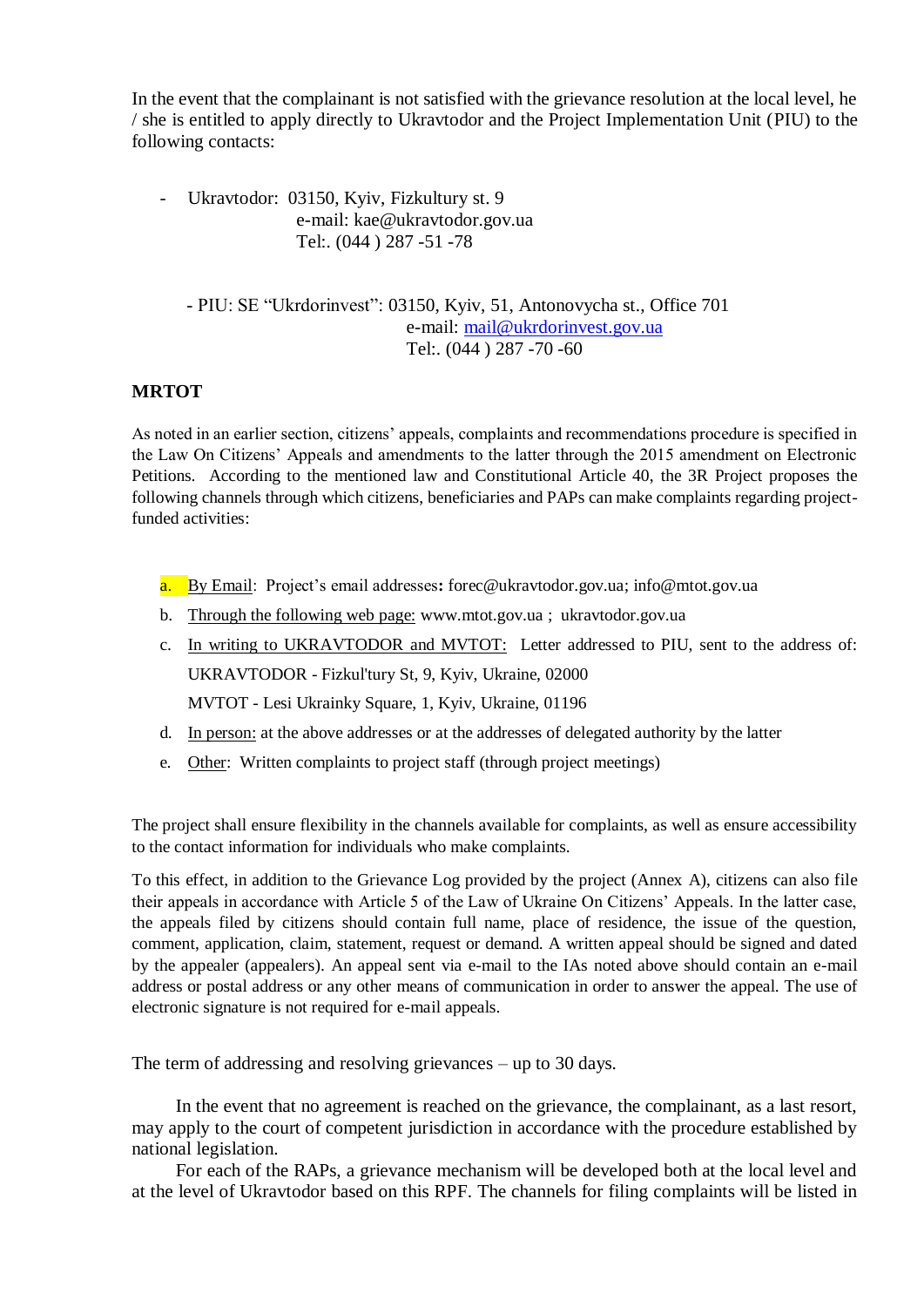RAPs and communicated to the public during the consultations.

The PIU and Ukravtodor have a capacity for regular monitoring of grievance addressing process. All grievances that will be received at both the local and the project levels during RAPs preparation, implementation and RAP post-implementation monitoring and the actions taken by the parties to resolve these grievances will be recorded in the grievance log and sent to IBRD on a quarterly basis or upon a request.

<span id="page-22-0"></span>12. Measures to monitor land acquisition and compliance with Lenders requirements

In order to monitor the land acquisition and grievance redress process, an expert will be involved in the project by Ukravtodor, who will report to Ukravtodor, IBRD on any violations of land owner's rights, any additional negative impacts on the population, will maintain the grievance log, monitor the number of land plots required for acquisition, and deliver appropriate reports.

Ukravtodor will work closely with PIU, which will be providing daily support to the project implementation, regional Road Services and local authorities. The Road Service will report to Ukravtodor on the progress of the compensation process and the number of land plots subject to alienation, as well as on the grievances received from the stakeholders and the measures taken to address them.

| Indicator                        | <b>Additional notes</b>        | Frequency |
|----------------------------------|--------------------------------|-----------|
| Overall information about        | The amount of land plots       | Quarterly |
| RAP implementation               | which need to be acquired      |           |
|                                  | The amount of structures       |           |
|                                  | needed to be acquired:         |           |
|                                  | Amount of PAPs (by             |           |
|                                  | that<br>claim<br>groups)<br>to |           |
|                                  | compensation                   |           |
|                                  | Number<br>(and                 |           |
|                                  | percentage) of land            |           |
|                                  | plots/houses/businesses<br>for |           |
|                                  | which compensation agreements  |           |
|                                  | were signed                    |           |
| Number of formal and             | Data will be received          | Quarterly |
| informal households that have to | through the census/survey.     |           |
| be physically displaced          |                                |           |
| Number of formal and             |                                |           |
| informal businesses that have to |                                |           |
| be relocated                     |                                |           |
| Number of grievances             | Grievances which were          | Quarterly |
| <b>RAP</b><br>regarding          | received by<br>all<br>project  |           |
| implementation received          | implementation parties and     |           |
|                                  | how they were addressed.       |           |

The monitoring indicators given in Table below

After RAP completion, the independent audit will be carried out to ensure that any livelihood restoration and land acquisition measures is substantially completed.

#### <span id="page-22-1"></span>13. Budget

To the date of this RPF preparation, the design for civil works is still under preparation and it is not possible to determine the budget for land acquisition, compensations payments and implementation of mitigation measures. The budget for compensations and mitigation measures